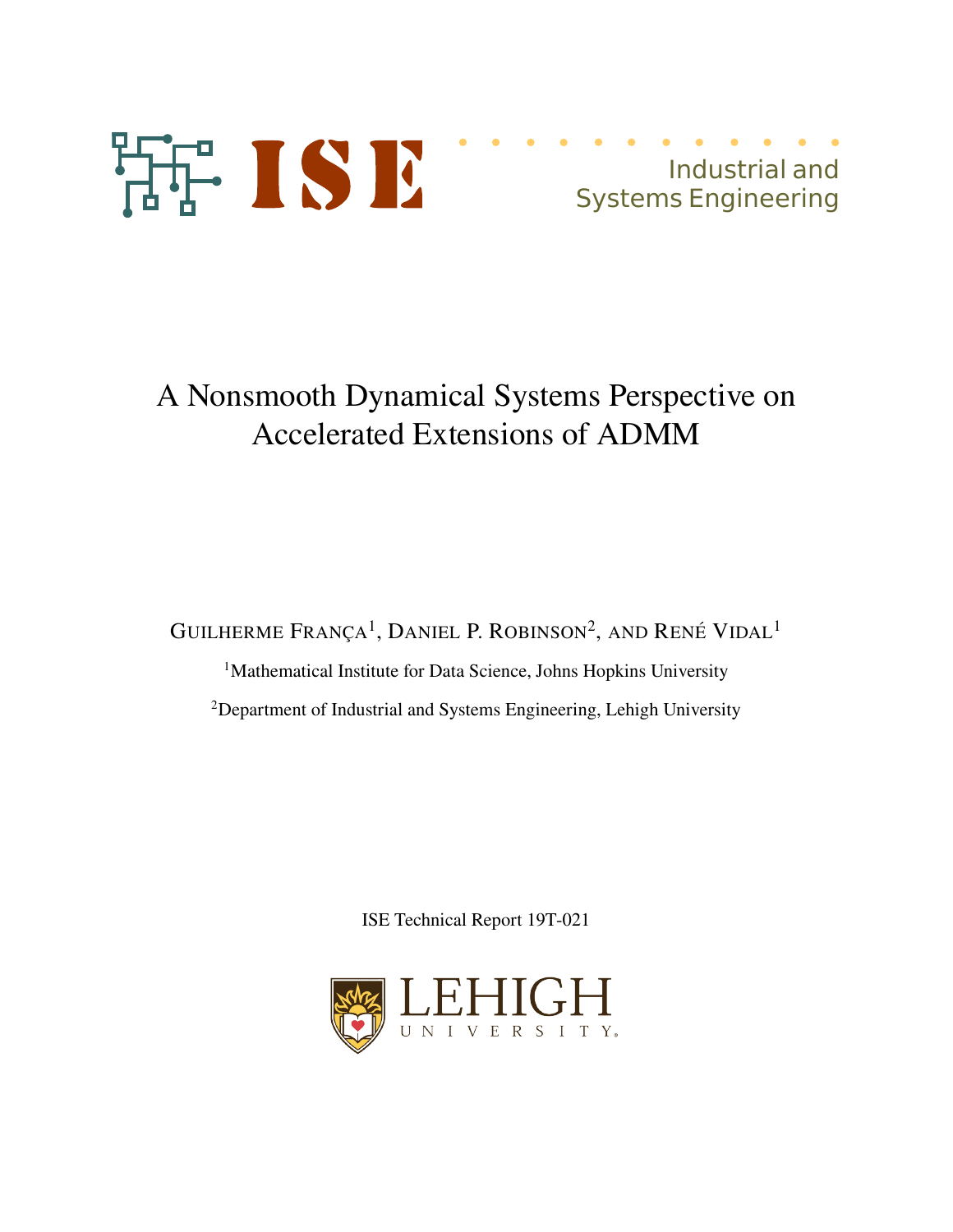# A Nonsmooth Dynamical Systems Perspective on Accelerated Extensions of ADMM

Guilherme França,<sup>a∗</sup> Daniel P. Robinson,<sup>b</sup> and René Vidal<sup>*a*</sup>

<sup>a</sup>Mathematical Institute for Data Science, Johns Hopkins University  $b$ Department of Industrial and Systems Engineering, Lehigh University

#### Abstract

The acceleration technique introduced by Nesterov for gradient descent is widely used in optimization but its principles are not yet fully understood. Recently, significant progress has been made to close this understanding gap through a continuous-time dynamical systems perspective associated with gradient methods for smooth and unconstrained problems. Here we extend this perspective to nonsmooth and linearly constrained problems by deriving nonsmooth dynamical systems related to variants of the relaxed and accelerated alternating direction method of multipliers (ADMM). More specifically, we introduce two new ADMM variants, one based on Nesterov's acceleration and the other inspired by the heavy ball method, and derive differential inclusions that model these algorithms in the continuous-time limit. Through a nonsmooth Lyapunov analysis, we obtain rates of convergence for these dynamical systems in the convex and strongly convex settings that illustrate an interesting tradeoff between Nesterov and heavy ball types of acceleration.

# 1 Introduction

A popular approach to accelerate the convergence of the gradient descent method was proposed by Nesterov [1]. For convex functions, accelerated gradient descent attains a convergence rate of  $\mathcal{O}(1/k^2)$  in terms of the error in the objective function value, with k denoting the iteration number. This rate is known to be optimal in the sense of worst case complexity [2]. Another accelerated variant of gradient descent was introduced by Polyak [3], called the heavy ball method, which is known to have a convergence rate of  $\mathcal{O}(1/k)$  for convex functions and an exponential rate (also called linear convergence in the optimization literature) for strongly convex functions [4, 5]. Nonetheless, the mechanisms by which optimization algorithms are accelerated is still not very well understood.

Recently, there has been progress in understanding acceleration by analyzing a differential equation modeling the continuous-time limit of Nesterov's method [6]. Follow-up work has brought a larger class of accelerated methods into a Hamiltonian formalism [7] thus giving opportunities for analysis through the lens of continuous dynamical systems. For example, analyses based on Lyapunov's theory were explored in continuous and discrete settings [8–11]. However, such connections have been limited mostly to gradient methods, smooth functions, and unconstrained problems.

<sup>∗</sup> guifranca@gmail.com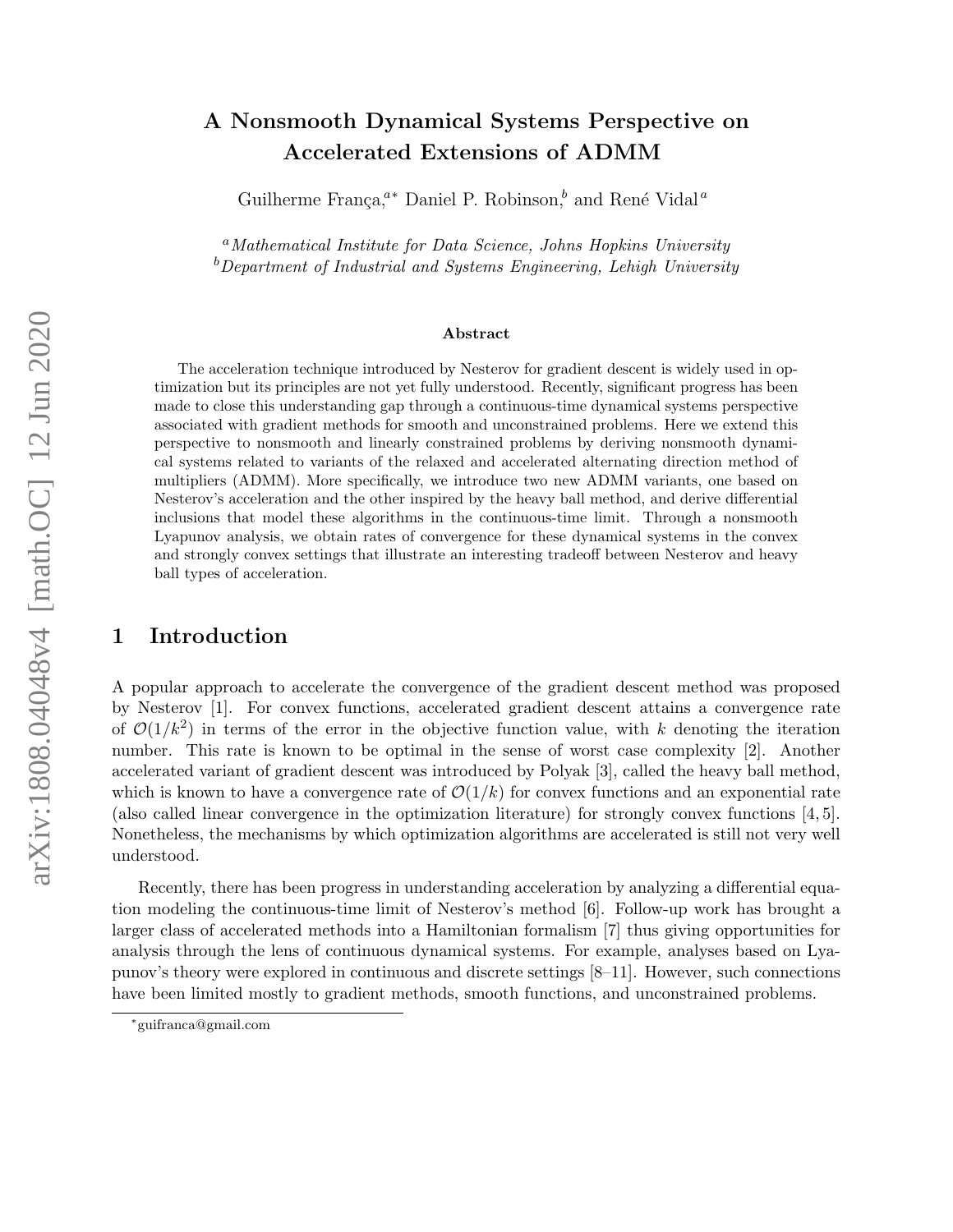#### 1.1 Motivating examples

A simple example illustrating the interplay between discrete and continuous approaches is gradient descent

$$
x_{k+1} - x_k = -\epsilon \nabla \Phi(x_k), \tag{1.1}
$$

which can be seen as a discretization of the gradient flow

$$
\dot{X}(t) = -\nabla \Phi(X(t)),\tag{1.2}
$$

where  $\epsilon > 0$  is the discretization stepsize,  $X(t)$  is a continuous function of time such that  $x_k = X(t)$ with  $t = \epsilon k$ , and  $\dot{X} \equiv \frac{dX}{dt}$ . This connection has been known for a long time [12]. The differential equation (1.2) has a convergence rate of  $\mathcal{O}(1/t)$ , which matches that of gradient descent. A second example is the heavy ball method [3]

$$
x_{k+1} - x_k - \epsilon_1 (x_k - x_{k-1}) = -\epsilon_2 \nabla \Phi(x_k)
$$
\n
$$
(1.3)
$$

for constants  $\{\epsilon_1, \epsilon_2\} \subset (0, \infty)$ , which is a discretization of

$$
\ddot{X}(t) + a_1 \dot{X}(t) = -a_2 \nabla \Phi(X(t))
$$
\n(1.4)

for certain constants  $a_1$  and  $a_2$ , and  $\ddot{X} \equiv \frac{d^2 X}{dt^2}$ . A third example is given by Nesterov's accelerated gradient descent [1]

$$
x_{k+1} - \hat{x}_k = -\epsilon \nabla \Phi(\hat{x}_k), \qquad \hat{x}_{k+1} - x_k = \frac{k}{k+3}(x_{k+1} - x_k). \tag{1.5a}
$$

Only recently has its continuous limit been obtained as the differential equation [6]

$$
\ddot{X}(t) + \frac{3}{t}\dot{X}(t) = -\nabla\Phi(X(t)).\tag{1.6}
$$

When  $\Phi$  is convex, this differential equation has a convergence rate of  $\mathcal{O}(1/t^2)$  [6], matching the optimal  $\mathcal{O}(1/k^2)$  rate of its discrete counterpart (1.5) [1]. We refer the reader to [10] for additional convergence properties of (1.6) over Hilbert spaces.

# 1.2 Nonsmooth cases

Recently, a continuous-time perspective for nonsmooth optimization problems has started to emerge. For instance, convergence of the dynamical system  $(1.6)$  with  $\nabla \Phi$  replaced by a regularized monotone operator was considered in [13]. Also, in the context of minimizing  $f + g$ , where f is differentiable but g can be nonsmooth, a forward-backward Euler discretization of the differential inclusion

$$
\ddot{X}(t) + \frac{3}{t}\dot{X}(t) + \nabla f(X(t)) \in -\partial g(X(t)),\tag{1.7}
$$

where  $\partial g$  is the subdifferential of g, leads to the accelerated proximal gradient method, i.e., a nonsmooth version of (1.5) [11, 14]. Convergence rates of forward-backward proximal algorithms have also been recently considered [15].

An important algorithm for nonsmooth problems is the *alternating direction method of multipli*ers (ADMM) [16–18]. ADMM is known for its ease of implementation, scalability, and applicability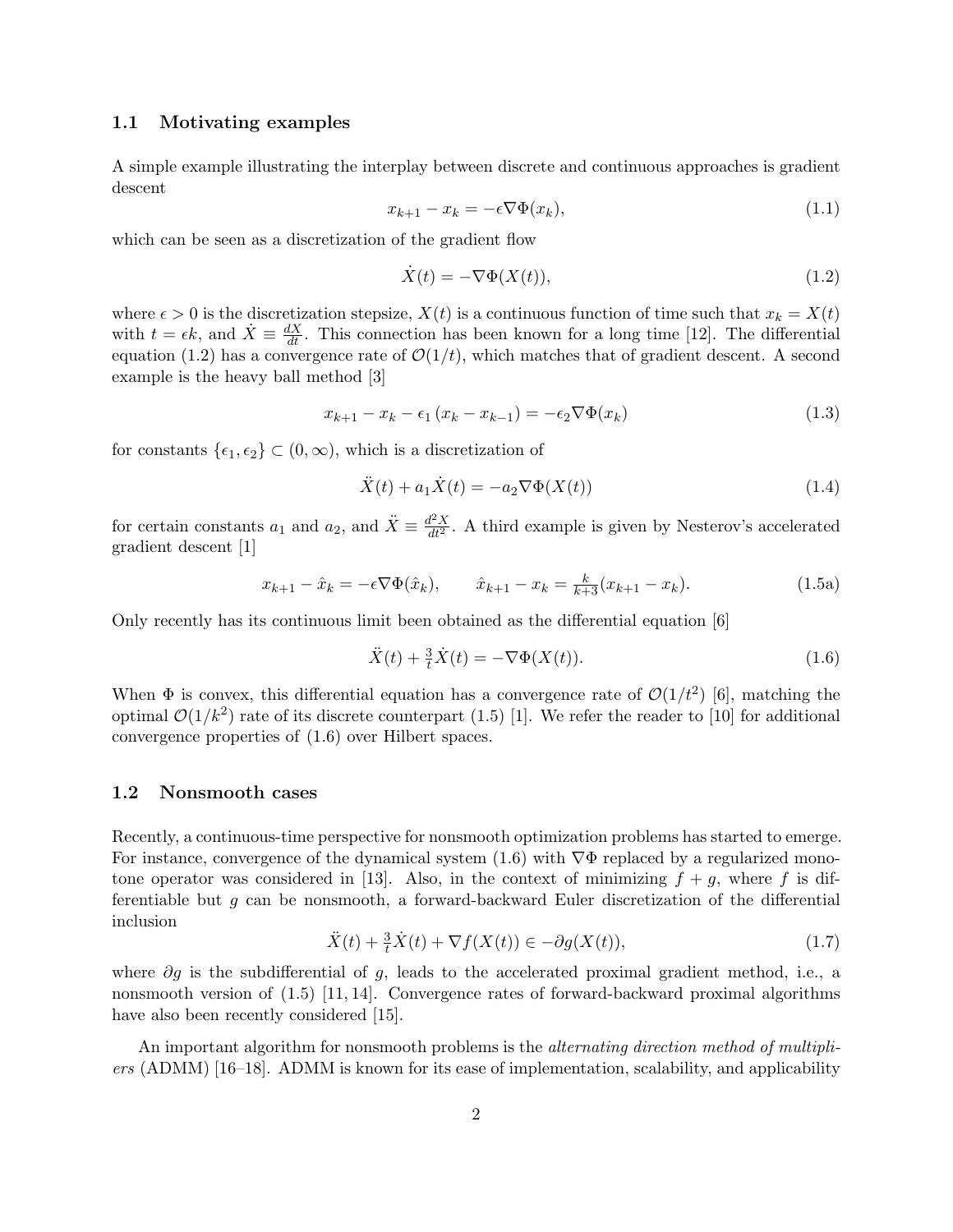in many important areas of machine learning and statistics. In the convex case, ADMM converges at a rate of  $\mathcal{O}(1/k)$  [19,20], while in the strongly convex case, it converges exponentially [21]. Many variants of ADMM exist including one that uses a relaxation strategy that empirically improves convergence in some cases [22, 23]. However, few theoretical results are known for relaxed ADMM, with one exception being that it has exponential convergence for strongly convex functions [24–27].

An accelerated version of ADMM was recently proposed in [28] and called fast ADMM (although herein we call it accelerated ADMM, or A-ADMM for short). For a composite objective  $f + g$ , with f and g both strongly convex and g quadratic, A-ADMM attains a convergence rate of  $\mathcal{O}(1/k^2)$  [28]. While numerical experiments in [28] show that A-ADMM may outperform Nesterov's method for some problems, we are not aware of any other rate of convergence results for such a method.

Recently, we obtained a differential equation modeling the continuous limit of A-ADMM [29]. We also showed that the underlying dynamical system has a convergence rate of  $\mathcal{O}(1/t^2)$  under a convexity assumption. The work in the current paper is a significant extension of our previous paper [29] in many ways that include the following: (i) In [29], all functions were assumed to be differentiable, whereas here we allow all functions to be *nonsmooth*; (ii) We propose new algorithm extensions of ADMM that include *relaxation*, which were not considered in [29]; (iii) Only the *convex* setting was considered in [29], whereas we consider both the convex and strongly convex settings; and (iv) In [29], Nesterov acceleration was considered, whereas here we analyze both Nesterov and heavy-ball acceleration in a *unified* manner.

# 1.3 Contributions

Consider the optimization problem<sup>1</sup>

$$
\min_{x \in \mathbb{R}^n} \{ \Phi(x) \equiv f(x) + g(Ax) \}
$$
\n(1.8)

where both  $f: \mathbb{R}^n \to \mathbb{R}$  and  $g: \mathbb{R}^m \to \mathbb{R}$  can be nonsmooth convex functions, and  $A \in \mathbb{R}^{m \times n}$ . Our main contributions can be summarized as follows.

- We introduce a *Relaxed and Accelerated ADMM* (R-A-ADMM) approach based on Nesterov's acceleration technique, which can be seen as a relaxation of A-ADMM [28]. We also introduce the Relaxed Heavy Ball ADMM (R-HB-ADMM), which is inspired by the heavy ball method.
- We derive nonsmooth dynamical systems modeling the family of R-ADMM, R-A-ADMM, and R-HB-ADMM. The limit of R-ADMM (resp., R-A-ADMM and R-HB-ADMM) is a first-order (resp., second-order) differential inclusion.
- We provide a nonsmooth Lyapunov analysis using techniques from control theory to obtain several new convergence rates for these nonsmooth dynamical systems. These results are summarized in Table 1.

One motivation for our analysis is that the derivations of convergence rates for the differential inclusions are often simpler compared to their discrete-time counterpart. Thus, such an approach

<sup>&</sup>lt;sup>1</sup> Our results can be extended to  $\min_{x,z} \{f(x) + g(z) | Ax + Bz = c\}$  provided B is invertible; since  $z - B^{-1}c =$  $-B^{-1}Ax$ , one can redefine A and translate z to obtain a form similar to (1.8).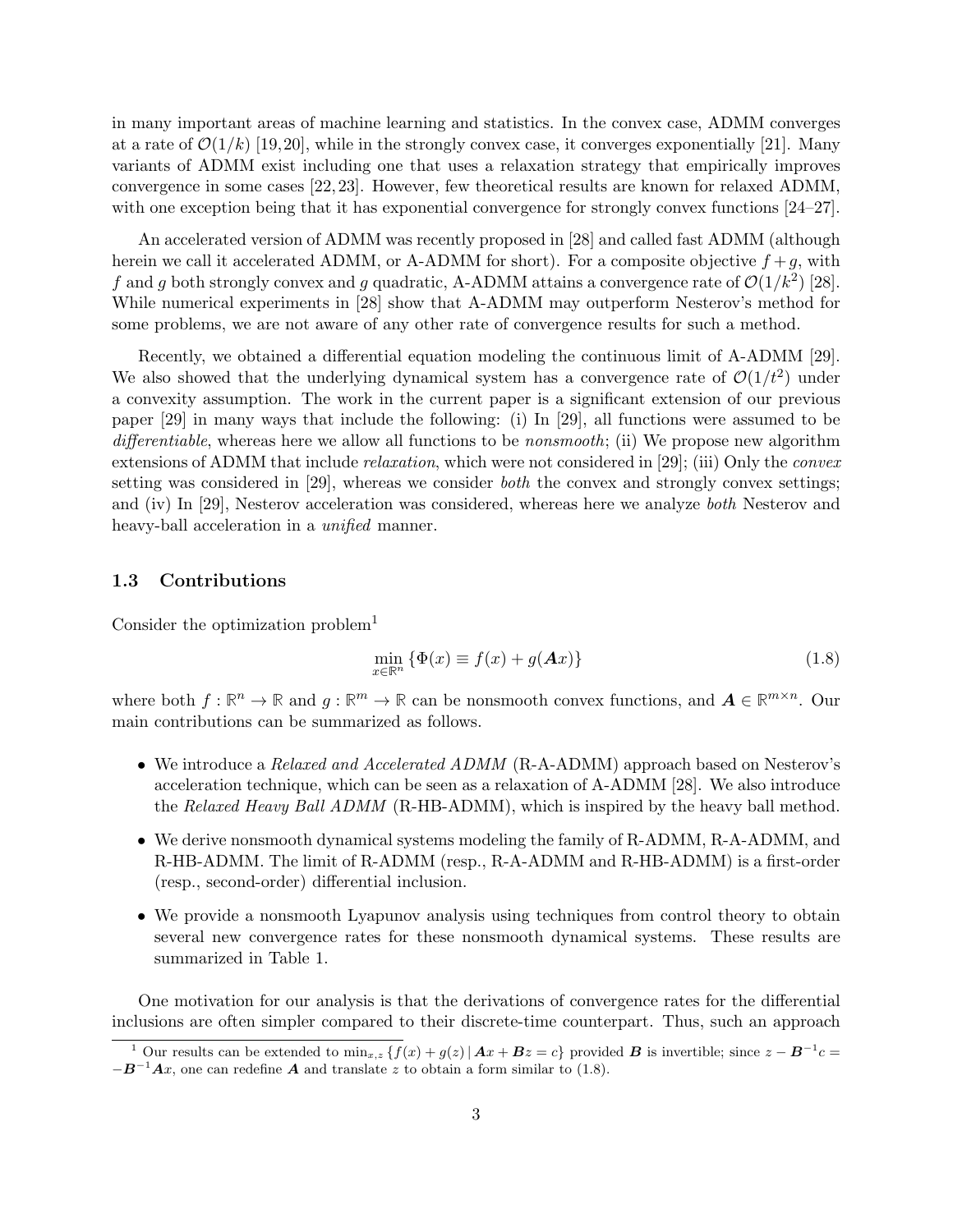| algorithm                                    |                      | rate (convex) rate (strongly convex) proof                       |                            |
|----------------------------------------------|----------------------|------------------------------------------------------------------|----------------------------|
| ADMM                                         | $t^{-1}$             | $e^{-\mu t/\sigma_1^2(\boldsymbol{A})}$                          |                            |
| $A-ADMM^{\dagger}$<br>$R$ -ADMM <sup>†</sup> | $t^{-2}$<br>$^{t-1}$ | $t^{-2r/3}$<br>$e^{-\mu t/\left((2-\alpha)\sigma_1^2(A)\right)}$ |                            |
| $R$ -A-ADMM <sup>‡</sup>                     | $^{t-2}$             | $t^{-2r/3}$                                                      | Theorem 4.2<br>Theorem 4.3 |
| $R$ -HB-ADMM <sup>‡</sup>                    | $+^{-1}$             | $e^{-\sqrt{\mu}t/\left(\sqrt{2-\alpha}\,\sigma_1(A)\right)}$     | Theorem 4.4                |

Table 1: Convergence rates of the dynamical systems related to the ADMM variants proposed in this paper. Algorithms marked with † are known but do not have known convergence rates; e.g., for A-ADMM both rates are unknown while for R-ADMM the  $\mathcal{O}(1/t)$  rate seems to be unknown. Those marked with  $\ddagger$  are new families of algorithms. Here  $\alpha \in (0, 2)$  is the relaxation parameter,  $\mu$  is the strong convexity parameter, and  $\sigma_1(A)$  is the largest singular value of A.

provides valuable insight on the behavior of these algorithms even though they do not formally establish discrete-time rates. We stress that most of the rates in Table 1 are unknown for the associated algorithms. Also, one can see that by adding relaxation, an improved constant in the complexity bound may be attained; e.g., for R-ADMM and R-HB-ADMM in the strongly convex case. Moreover, the proposed R-HB-ADMM attains exponential convergence in the strongly convex case, which contrasts R-A-ADMM. This shows an interesting tradeoff between Nesterov and heavy ball type of acceleration in the convex versus strongly convex settings.

We show that the differential inclusions associated to the accelerated algorithms can be obtained through an extension of the nonsmooth Hamiltonian formalism introduced by Rockafellar [30–32]. We construct two Hamiltonian representations for the dissipative dynamical systems associated to R-A-ADMM and R-HB-ADMM: one with an explicit time-dependent Hamiltonian obeying standard Hamilton's equations, while the other is based on a time-independent Hamiltonian with equations of motion in the form of conformal Hamiltonian systems [33], but which we generalize to nonsmooth cases. Our approach generalizes the variational perspective put forward by [7] and opens opportunities beyond the scope of this paper, such as constructing suitable discretizations to (nonsmooth) Hamiltonian systems.

# 2 Preliminaries

#### 2.1 Notation

For  $\{x, y\} \subset \mathbb{R}^n$ , let  $||x|| = \sqrt{x^T x}$  be the  $\ell_2$  norm of x and  $\langle x, y \rangle = x^T y$  the inner product between x and y. The  $\ell_1$  norm of x is denoted by  $||x||_1$ . Given a matrix  $A \in \mathbb{R}^{m \times n}$ , we denote its largest and smallest singular values by  $\sigma_1(A)$  and  $\sigma_n(A)$ , respectively, and its condition number by  $\kappa(A) \equiv \sigma_1(A)/\sigma_n(A)$ . The nuclear norm of A is denoted by  $||A||_* = \sum_i \sigma_i(A)$ .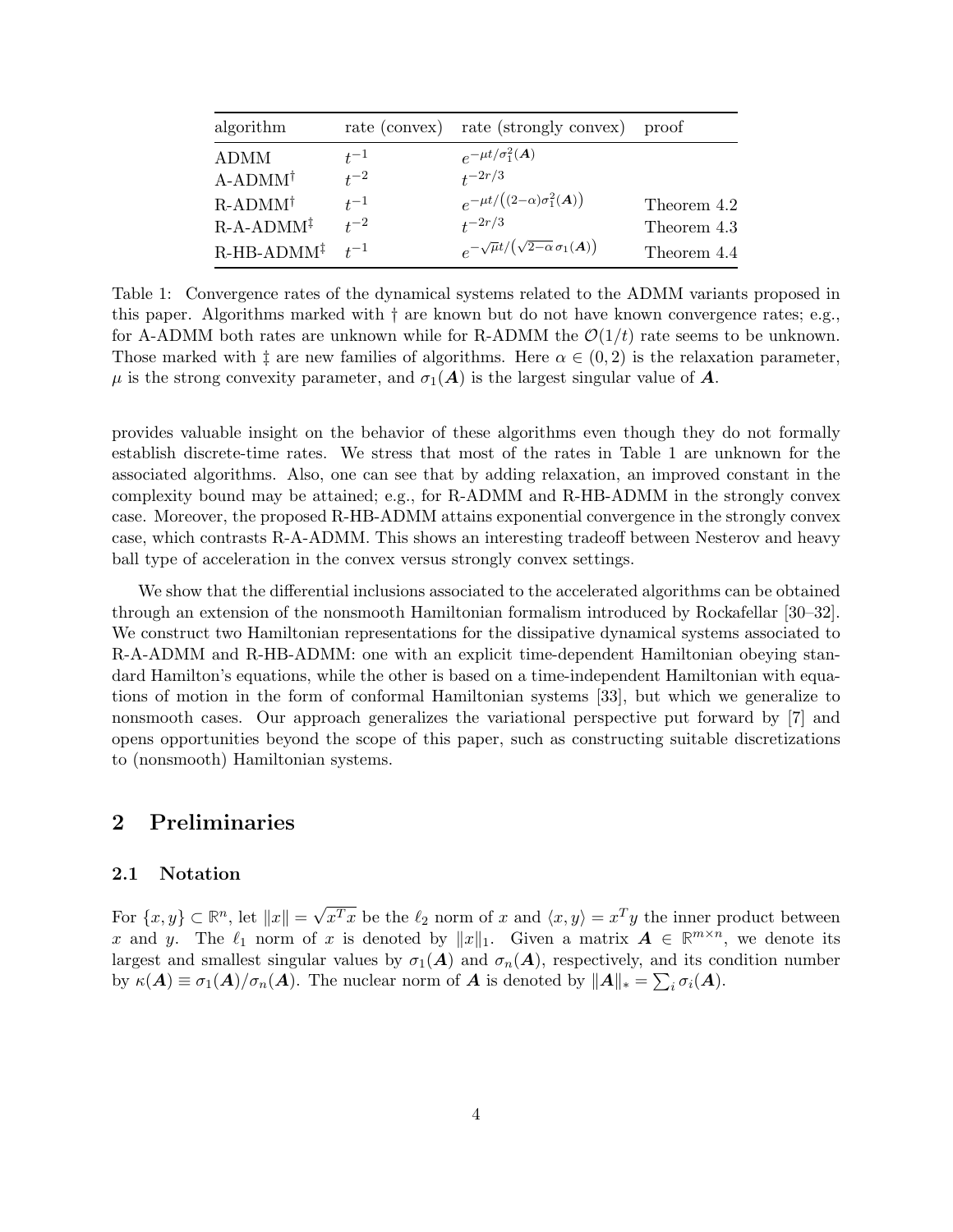### 2.2 Subdifferentials, convexity, and strong convexity

Consider a function  $f : \mathbb{R}^n \to \mathbb{R} \cup \{+\infty\}$  with effective domain dom  $f \equiv \{x \mid f(x) < \infty\}$ . Its subdifferential at the point  $x \in \text{dom } f$  is defined as [34]

$$
\partial f(x) = \{ \xi \in \mathbb{R}^n \mid f(y) - f(x) \ge \langle \xi, y - x \rangle \text{ for all } y \}. \tag{2.1}
$$

The subdifferential set  $\partial f(x)$  is always closed and convex, and if f is convex it is also nonempty. A strongly convex function [34] is defined as follows.

**Definition 2.1** (Strongly convex function). We say that  $h : \mathbb{R}^n \to \mathbb{R} \cup \{+\infty\}$  is strongly convex if and only if there exists a constant  $\mu > 0$  such that

$$
h(y) \ge h(x) + \langle \xi, y - x \rangle + \frac{\mu}{2} \|y - x\|^2 \tag{2.2}
$$

for all  $x, y \in \text{dom } h$  and all  $\xi \in \partial h(x)$ . If f is only convex, (2.2) holds with  $\mu = 0$ .

The following conditions are assumed throughout the paper.

**Assumption 2.2.** f and g in problem  $(1.8)$  are proper, lower semicontinuous, convex, and satisfy  $0 \in \text{int}(\text{dom } g - \mathbf{A} \text{ dom } f)$ . The matrix **A** has full column rank.

**Lemma 2.3.** Under Assumption 2.2 the following hold (see  $(35, 36)$ ):

- (i)  $\partial \Phi$  is upper semicontinuous on int(dom  $\Phi$ );
- (ii)  $\partial (f + g \circ \mathbf{A})(x) = \partial f(x) + \mathbf{A}^T \partial g(\mathbf{A}x)$ .

#### 2.3 Continuous limits and differential inclusions

Let us mention two basic relationships involving continuous limits. Let  $X = X(t) \in \mathbb{R}^n$  where  $t \geq 0$ is the time variable. The corresponding state of an algorithm at discrete-times  $k = 0, 1, \ldots$  will be denoted by  $x_k \in \mathbb{R}^n$ , where  $x_k = X(t)$ , for  $t = \epsilon k$  and for some small enough stepsize  $\epsilon > 0$ . In the limit  $\epsilon \to 0$  it holds that [37–39]

$$
(x_{k\pm 1} - x_k) / \epsilon \to \pm \dot{X}(t), \qquad (x_{k+1} - 2x_k + x_{k-1}) / \epsilon^2 \to \ddot{X}(t). \tag{2.3}
$$

Consider a differential inclusion [35]

$$
\dot{X}(t) \in F(X(t)) \quad \text{with} \quad X(0) = x_0,\tag{2.4}
$$

where  $F : \mathbb{R}^n \implies \mathbb{R}^n$  is a multi-valued map. By a solution or trajectory of (2.4) we mean a function  $\varphi : \mathcal{I} \to \mathbb{R}^n$ , with  $\mathcal{I} \subseteq \mathbb{R}_+$ , such that  $\varphi$  is absolutely continuous and  $\dot{\varphi}(t) \in F(\varphi(t))$  for all  $t \in \mathcal{I}$ . In this paper we consider first- and second-order differential inclusions (higher-order systems can always be written in the first-order form  $(2.4)$ ). If F is upper semicontinuous (or lower semicontinuous), nonempty, closed, and convex, then a unique solution to (2.4) exists [35]. When  $F$  is not closed, or is nonconvex, the existence of solutions may be a delicate matter [40–42]. In this paper, since  $F = -\partial \Phi$  and  $\Phi$  satisfies Assumption 2.2 (see Lemma 2.3), the differential inclusion (2.4) has a unique solution for any  $x_0 \in \text{dom }\Phi$  and all  $t \geq 0$  [35, Chapter 3].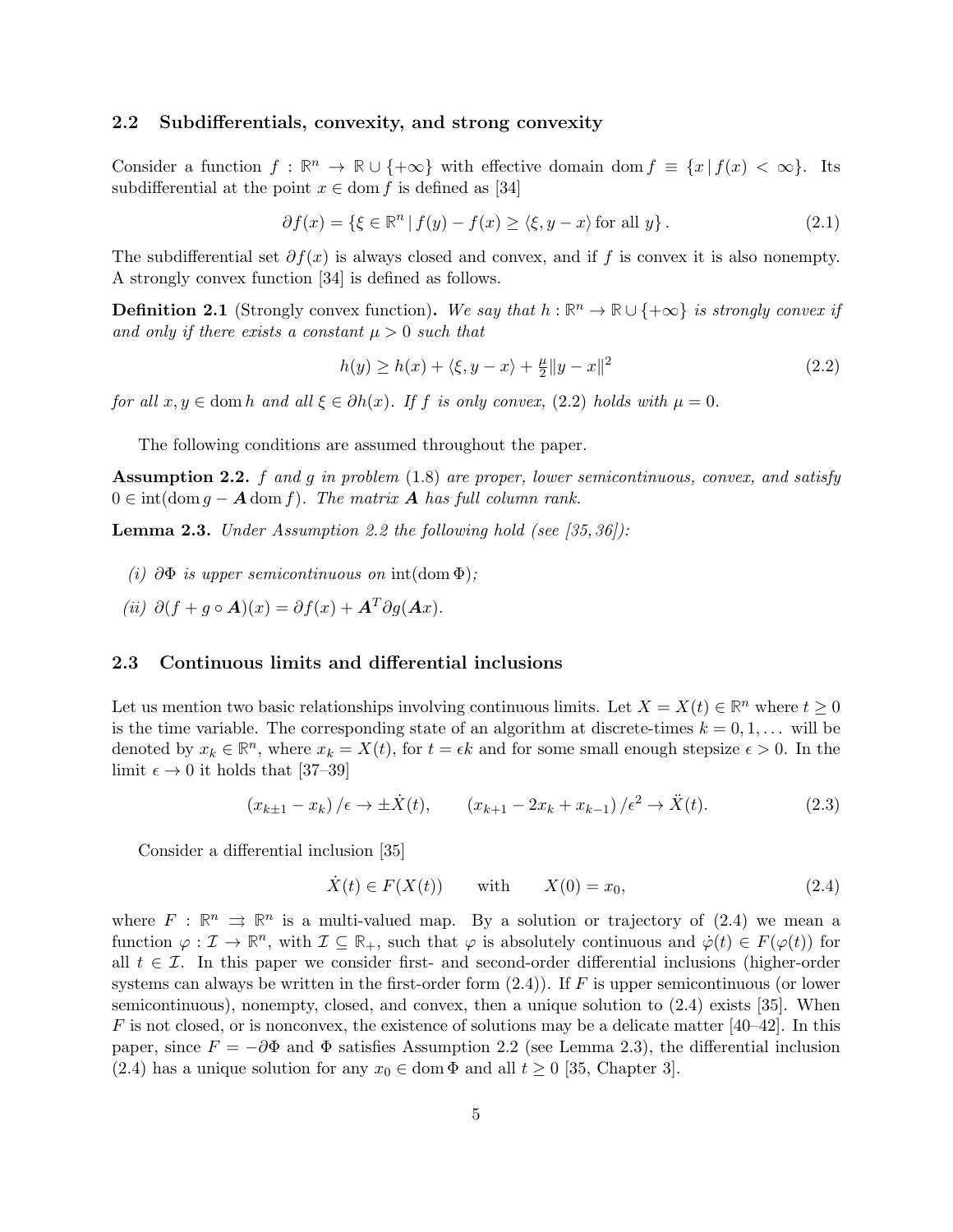# 3 Variants of ADMM as Dynamical Systems

We first consider the family of R-ADMM algorithms and introduce a nonsmooth dynamical system modeling these algorithms in the continuous-time limit. Later we will consider accelerated extensions together with second-order nonsmooth dynamical systems. These algorithms are developed for problem (1.8) by introducing the variable  $z = Ax$  and considering the (scaled) augmented Lagrangian  $\mathcal{L}_{\rho}(x, z, u) = f(x) + g(z) + \rho \langle u, \mathbf{A} x - z \rangle + \frac{\rho}{2}$  $\frac{\rho}{2}$ ||**A***x* − *z*|| $\frac{2}{2}$ , where  $u \in \mathbb{R}^m$  is the (scaled) Lagrange multiplier vector and  $\rho > 0$  [18].

# 3.1 Relaxed ADMM

We start with the R-ADMM framework [18]:

$$
x_{k+1} \leftarrow \arg\min_{x} \left\{ f(x) + \frac{\rho}{2} \|Ax - z_k + u_k\|^2 \right\},\tag{3.1a}
$$

$$
z_{k+1} \leftarrow \arg\min_{z} \left\{ g(z) + \frac{\rho}{2} \|\alpha A x_{k+1} + (1 - \alpha)z_k - z + u_k\|^2 \right\},\tag{3.1b}
$$

$$
u_{k+1} \leftarrow u_k + \alpha A x_{k+1} + (1 - \alpha) z_k - z_{k+1}.
$$
\n(3.1c)

The relaxation parameter  $\alpha \in (0, 2)$  is introduced to speed up convergence [22, 23]. Note that the standard ADMM is recovered when  $\alpha = 1$ .

Theorem 3.1. Consider (3.1) for solving problem (1.8) under Assumption 2.2. Its continuous limit, with time scale  $t = \rho^{-1}k$ , is given by the differential inclusion

$$
(2 - \alpha)(\mathbf{A}^T \mathbf{A}) \dot{X}(t) \in -\partial \Phi(X(t))
$$
\n(3.2)

with initial condition  $X(0) = x_0 \in \text{dom}(\Phi)$  (see also Remark 3.2).

*Proof.* With  $\epsilon = \rho^{-1}$ , the optimality conditions for (3.1a) and (3.1b) combine into

$$
0 \in \partial f(x_{k+1}) + \mathbf{A}^T \partial g(z_{k+1}) + (1 - \alpha) \mathbf{A}^T (\mathbf{A} x_{k+1} - z_k) / \epsilon + \mathbf{A}^T (z_{k+1} - z_k) / \epsilon.
$$
 (3.3)

Let  $(x_k, z_k, u_k) = (X(t), Z(t), U(t))$  where  $t = \epsilon k$ . From the last update (3.1c), we have  $U(t + \epsilon)$  $U(t) + \alpha A X(t + \epsilon) + (1 - \alpha)Z(t) - Z(t + \epsilon)$ , which expanded yields  $\epsilon \dot{U} = \alpha (AX - Z) + \epsilon (\alpha A \dot{X} - Z)$  $\dot{Z}$  +  $\mathcal{O}(\epsilon^2)$ , where we denote  $U = U(t)$ ,  $Z = Z(t)$  and  $X = X(t)$  for simplicity. In the limit  $\epsilon \to 0$ this implies

$$
Z = AX.\tag{3.4}
$$

Using this equality in (3.3) we thus have

$$
0 \in \partial f(X(t+\epsilon)) + \mathbf{A}^T \partial g(\mathbf{A}X(t+\epsilon)) + (2-\alpha)\mathbf{A}^T \mathbf{A}(X(t+\epsilon) - X(t))/\epsilon.
$$
 (3.5)

Making use of (2.3), in the limit  $\epsilon \to 0$  this becomes

$$
0 \in \partial f(X) + A^T \partial g(AX) + (2 - \alpha) A^T A \dot{X}.
$$
 (3.6)

From Lemma 2.3 (ii) this is equal to (3.2). This is a first-order system whose dynamics is specified by the initial condition  $X(0) = x_0 \in \text{dom}(\Phi)$ .  $\Box$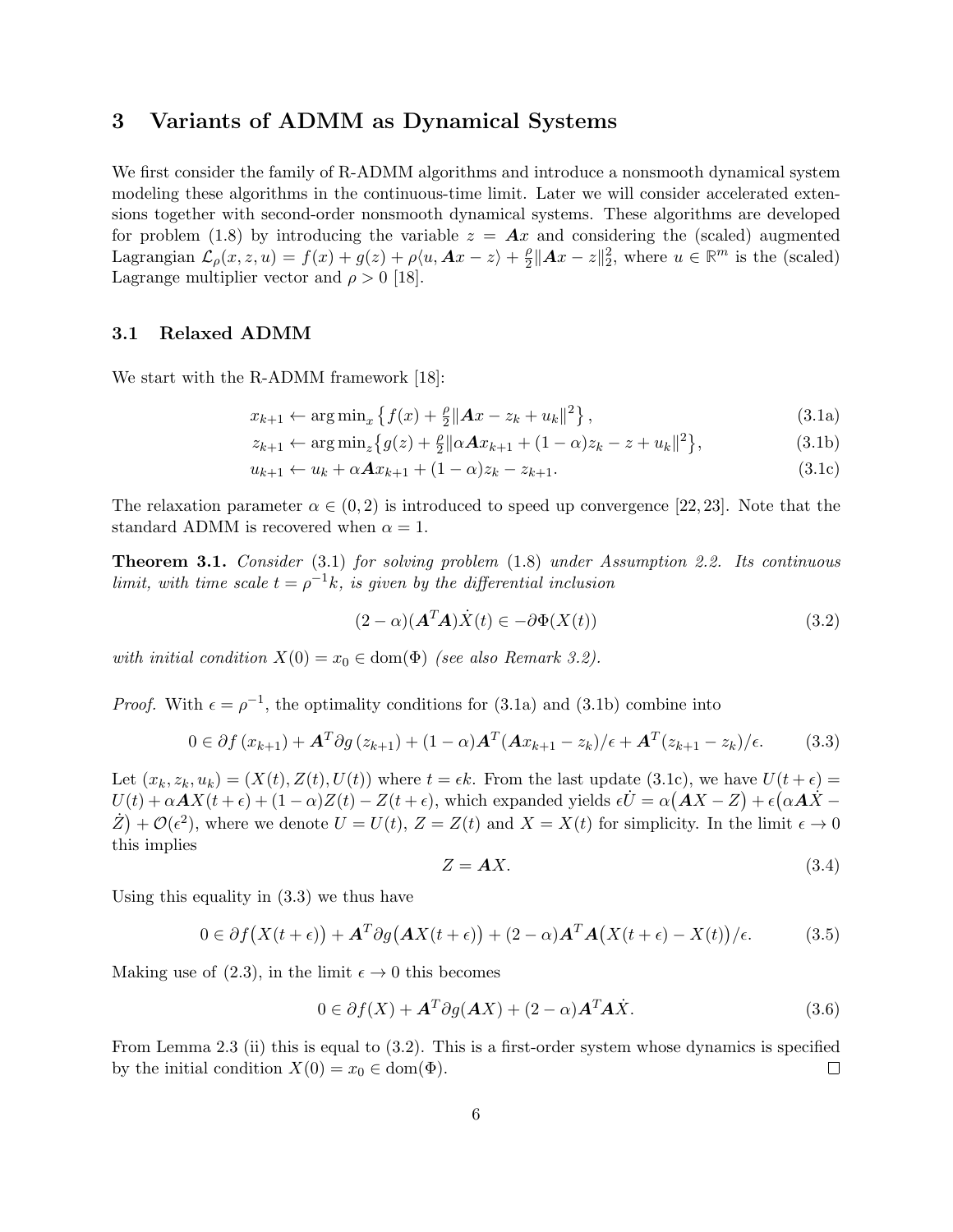If f and g are differentiable (so that  $\partial \Phi(x) = \nabla f(x) + A^T \nabla g(Ax)$ ),  $A = I$  and  $\alpha = 1$ , then (3.2) reduces to the gradient flow (1.2). In general, however, even in the smooth case, the presence of  $\mathbf{A}^T\mathbf{A}$  in (3.2) can make its stability properties different.

Remark 3.2 (Initial condition). We point out a sublety regarding the initial condition in Theorem 3.1, which will also apply to the other differential inclusions obtained in this paper. It is necessary that  $X(0) = x_0$  matches the starting point of the algorithm. Since the optimality condition of (3.1b) combined with (3.1c) implies  $u_{k+1} \in (1/\rho)\partial(z_{k+1})$ , in the limit  $\epsilon^{-1} \equiv \rho \to \infty$ we additionally have  $U(t) = 0$  for all t. Hence, we assume that (3.1) is initialized with  $u_{-1} = 0$ and some  $z_{-1}$ , and then  $X(0) = x_0$  is obtained from the output of the first update (3.1a). This condition is also assumed in algorithms (3.7) and (3.16) with respect to  $\hat{u}_{-1} = 0$  and  $\hat{z}_{-1}$ .

# 3.2 Relaxed and Accelerated ADMM

We introduce variables  $\hat{u} \in \mathbb{R}^m$  and  $\hat{z} \in \mathbb{R}^m$  to obtain an accelerated version of (3.1), called R-A-ADMM, given by

$$
x_{k+1} \leftarrow \arg\min_{x} \left\{ f(x) + \frac{\rho}{2} \|Ax - \hat{z}_k + \hat{u}_k\|^2 \right\},\tag{3.7a}
$$

$$
z_{k+1} \leftarrow \arg\min_{z} \left\{ g(z) + \frac{\rho}{2} \|\alpha A x_{k+1} + (1 - \alpha)\hat{z}_k - z + \hat{u}_k\|^2 \right\},\tag{3.7b}
$$

$$
u_{k+1} \leftarrow \hat{u}_k + \alpha A x_{k+1} + (1 - \alpha) \hat{z}_k - z_{k+1},
$$
\n(3.7c)

$$
\gamma_{k+1} \leftarrow k/(k+r),\tag{3.7d}
$$

$$
\hat{u}_{k+1} \leftarrow u_{k+1} + \gamma_{k+1} \left( u_{k+1} - u_k \right), \tag{3.7e}
$$

$$
\hat{z}_{k+1} \leftarrow z_{k+1} + \gamma_{k+1} \left( z_{k+1} - z_k \right). \tag{3.7f}
$$

This algorithm, which is new to the literature, is a relaxation of A-ADMM [28] that is recovered by setting  $\alpha = 1$  and  $r = 3$ . It is worth noting that even for R-ADMM (3.1), the existing theoretical results are sparse compared to standard ADMM. Regarding the continuous limit of updates (3.7) we obtain the following.

**Theorem 3.3.** Consider (3.7) with  $r \geq 3$  for solving (1.8) under Assumption 2.2. Its continuous limit, with time scale  $t = \rho^{-1/2}k$ , is given by the differential inclusion

$$
(2 - \alpha)\mathbf{A}^T \mathbf{A}(\ddot{X}(t) + \frac{r}{t}\dot{X}(t)) \in -\partial \Phi(X(t))
$$
\n(3.8)

with initial conditions  $X(0) = x_0$  and  $\dot{X}(0) = 0$ .

*Proof.* Choosing  $\epsilon = \rho^{-1/2}$  and combining the optimality conditions of the problems in (3.7a) and (3.7b) yields

$$
0 \in \partial f(x_{k+1}) + \mathbf{A}^T \partial g(z_{k+1}) + (1 - \alpha) \mathbf{A}^T (\mathbf{A} x_{k+1} - \hat{z}_k) / \epsilon^2 + \mathbf{A}^T (z_{k+1} - \hat{z}_k) / \epsilon^2.
$$
 (3.9)

Let  $(x_k, z_k, u_k, \hat{z}_k, \hat{u}_k) = (X(t), Z(t), U(t), \hat{Z}(t), \hat{U}(t))$  at  $t = \epsilon k$ , and we use the shorthand  $X =$  $X(t)$ ,  $Z = Z(t)$ , and so on. Let us consider the last two terms of (3.9) separately. From (3.7f) we have  $z_{k+1} - \hat{z}_k = z_{k+1} - (1 + \gamma_k)z_k + \gamma_k z_{k-1}$ . Adding  $z_k - z_k + z_{k-1} - z_{k-1} = 0$  and reorganizing yields

$$
(z_{k+1} - \hat{z}_k)/\epsilon^2 = (z_{k+1} - 2z_k + z_{k-1})/\epsilon^2 + (1 - \gamma_k)(z_k - z_{k-1})/\epsilon^2.
$$
 (3.10)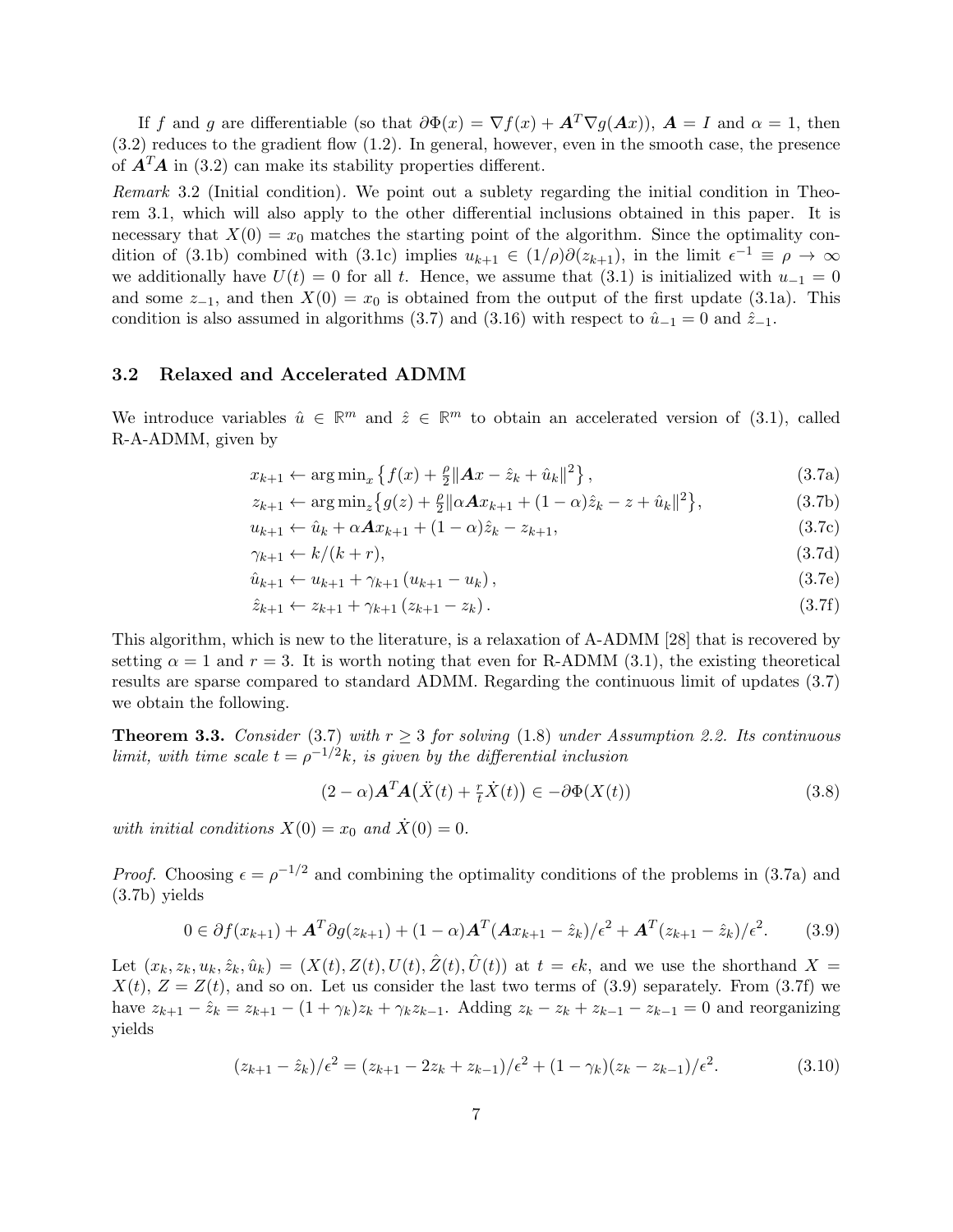When  $\epsilon \to 0$ , according to (2.3) the first term yields  $\ddot{Z}$  while the second term yields  $(1 - \gamma_k)(z_k (z_{k-1})/\epsilon^2 \to \frac{r}{t}\dot{Z}$ , therefore

$$
(z_{k+1} - \hat{z}_k)/\epsilon^2 \to \ddot{Z} + (r/t)\dot{Z}.
$$
\n(3.11)

Let us now focus on the third term of (3.9). Note that

$$
(A x_{k+1} - \hat{z}_k) / \epsilon^2 = (A x_{k+1} - z_{k+1}) / \epsilon^2 + (z_{k+1} - \hat{z}_k) / \epsilon^2
$$
\n(3.12)

and the last term was already computed in (3.11). We now show that the first term above vanishes. Considering (3.7e), i.e.  $\hat{U}(t+\epsilon) - U(t+\epsilon) - \frac{t}{t+\epsilon r}(U(t+\epsilon) - U(t)) = 0$ , when  $\epsilon \to 0$  this implies that  $\hat{U}(t) = U(t)$  (a similar argument also shows that  $\hat{Z}(t) = Z(t)$ ), which combined with (3.7c) allow us to conclude that  $AX(t) = Z(t)$ , which in turn implies  $\overrightarrow{AX}(t) = \overrightarrow{Z}(t)$  and  $\overrightarrow{AX}(t) = \overrightarrow{Z}(t)$ . Therefore,

$$
(\mathbf{A}x_{k+1} - \hat{z}_k)/\epsilon^2 \to \ddot{Z} + (r/t)\dot{Z}.
$$
\n(3.13)

From  $(3.9)$ ,  $(3.11)$ , and  $(3.13)$  we thus obtain

$$
(2 - \alpha)A^T A(\ddot{X} + \frac{r}{t} \dot{X}) \in -\partial f(X) - A^T \partial g(AX), \qquad (3.14)
$$

which along with Lemma 2.3 (ii) yields  $(3.8)$ .

For initial conditions, the first is  $X(0) = x_0$  for a suitable  $x_0$  (see Remark 3.2). Next, using the Mean Value Theorem, we have  $\dot{X}_j(t) = \dot{X}_j(0) + t\ddot{X}_j(\xi)$  for some  $\xi \in [0, t]$  and for all components  $j = 1, \ldots, n$ . Combining this with (3.8) yields

$$
\sum_{j} (A^T A)_{ij} \left( \dot{X}_j(t) - \dot{X}_j(0) + r \dot{X}_j(\xi) \right) \in \frac{-t \partial_i \Phi(X(\xi))}{2 - \alpha}
$$
\n(3.15)

where we use  $\partial_i \Phi$  to denote the *i*th component of  $\partial \Phi$ . Letting  $t \downarrow 0$ , which forces  $\xi \downarrow 0$ , we have  $\sum_j (\mathbf{A}^T \mathbf{A})_{ij} \dot{X}_j(0) = 0$  since  $\alpha \neq 2$  and  $r \neq 0$ . Since this holds for each  $i = 1, \ldots, n$ ,  $(\mathbf{A}^T \mathbf{A}) \dot{X}(0) = 0$ and, since **A** has full column rank, that  $\dot{X}(0) = 0$ .  $\Box$ 

Remark 3.4. Theorem 3.3 still holds without assuming  $0 \in \text{int}(\text{dom } q - \mathbf{A} \text{ dom } f)$  (see Assumption 2.2), although in this case the equality in Lemma 2.3(ii) becomes an inclusion, which results in  $\partial f + A^T \partial q \circ A$  replacing the right-hand side of (3.8).

The differential inclusion (3.8) reduces to the differential equation (1.6) when  $\mathbf{A} = \mathbf{I}$ ,  $\alpha = 1$ ,  $r = 3$ , and both f and g are smooth. Thus, the results for  $(3.8)$  hold for  $(1.6)$  as a special case. We show in Section 4 that the relaxation parameter  $\alpha$  and the matrix  $\vec{A}$  in (3.8) allow for refined convergence results.

# 3.3 Relaxed Heavy Ball ADMM

Another acceleration scheme for gradient descent is the heavy ball method [3]. Motivated by this we introduce another accelerated variant of (3.1), called R-HB-ADMM. The updates are essentially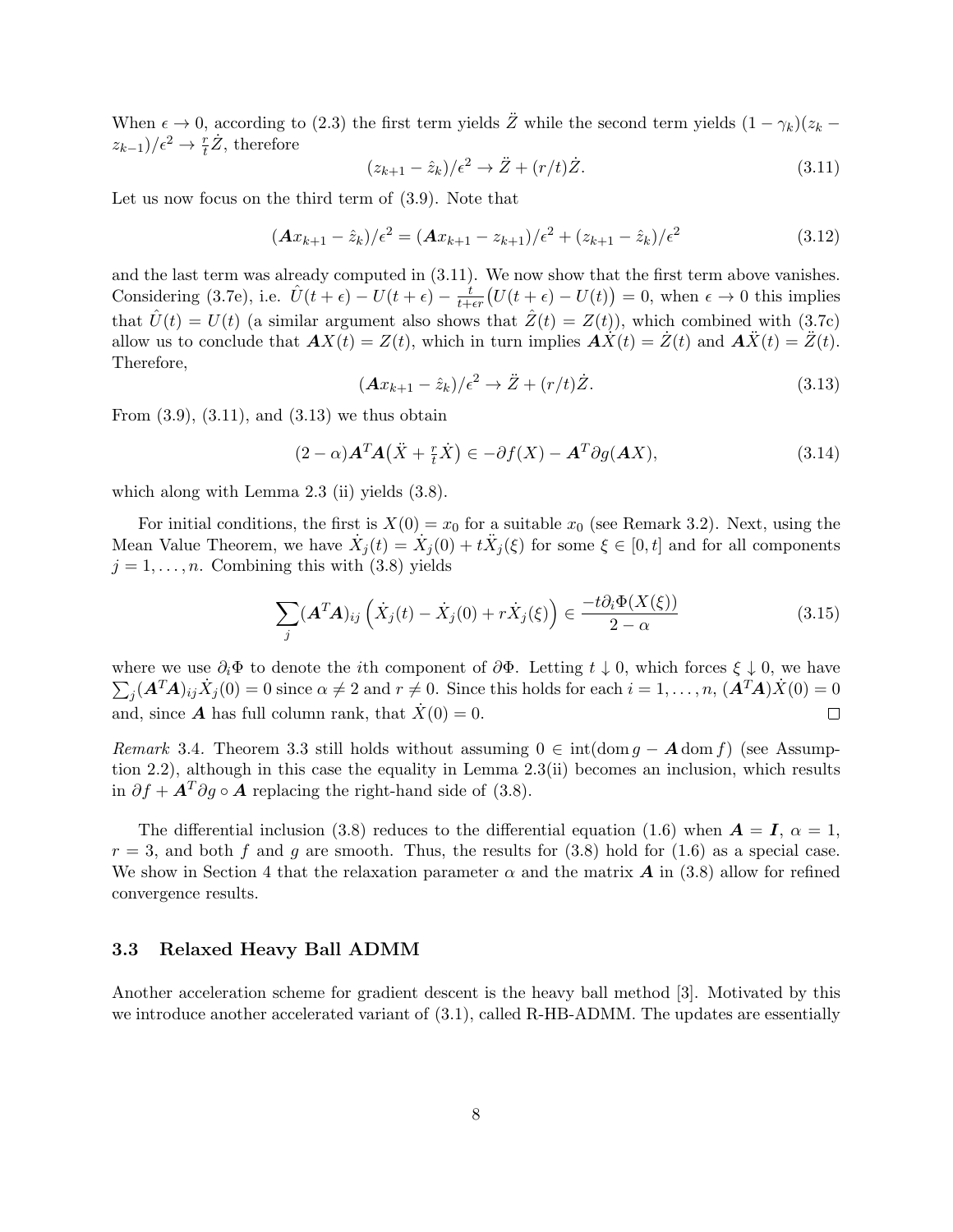the same as those in (3.7), but  $\{\gamma_k\}$  is now constant, namely  $\gamma = 1 - r/\sqrt{\rho}$  with  $r > 0$  and thus

$$
x_{k+1} \leftarrow \arg\min_{x} \{ f(x) + \frac{\rho}{2} ||Ax - \hat{z}_k + \hat{u}_k||^2 \},
$$
\n(3.16a)

$$
z_{k+1} \leftarrow \arg\min_{z} \left\{ g(z) + \frac{\rho}{2} \|\alpha A x_{k+1} + (1 - \alpha)\hat{z}_k - z + \hat{u}_k\|^2 \right\},\tag{3.16b}
$$

$$
u_{k+1} \leftarrow \hat{u}_k + \alpha A x_{k+1} + (1 - \alpha) \hat{z}_k - z_{k+1},
$$
\n(3.16c)

$$
\hat{u}_{k+1} \leftarrow u_{k+1} + \gamma (u_{k+1} - u_k), \tag{3.16d}
$$

$$
\hat{z}_{k+1} \leftarrow z_{k+1} + \gamma (z_{k+1} - z_k). \tag{3.16e}
$$

Compared to (3.7) this method uses  $\gamma_k = \gamma$  as a constant depending on  $\rho$ . This choice is inspired by the continuous limit described below, but is otherwise not obvious.

**Theorem 3.5.** Consider (3.16) with  $r > 0$  for solving problem (1.8) under Assumption 2.2. Its continuous limit, with time scale  $t = \rho^{-1/2}k$ , is given by

$$
(2 - \alpha)\mathbf{A}^T \mathbf{A}(\ddot{X}(t) + r\dot{X}(t)) \in -\partial \Phi(X(t))
$$
\n(3.17)

with initial conditions  $X(0) = x_0$  and  $\dot{X}(0) = 0$ .

Proof. Since obtaining the differential equation follows the same steps as in the proof of Theorem 3.3, its proof is omitted; the only changes are initial conditions. The first is  $X(0) = x_0$  (see Remark 3.2). For the velocity, consider the optimality condition for (3.16a), i.e.,  $0 \in \partial f(x_0)$  +  $\rho \mathbf{A}^T \mathbf{A} x_0 + \rho \mathbf{A}^T (\hat{u}_{-1} - \hat{z}_{-1}),$  where  $\hat{z}_{-1}$  and  $\hat{u}_{-1} = 0$  are inputs. Recall that  $\epsilon^2 = 1/\rho$  and  $\hat{Z} \to Z$ and  $X \to AZ$  as  $\epsilon \to 0$ , thus  $\mathbf{A}^T \mathbf{A} \dot{X}(0) = 0$ , implying  $\dot{X}(0) = 0$  since A has full column rank.  $\Box$ 

The comments in Remark 3.4 also apply to Theorem 3.5. Note that the differential inclusion (3.17) is closely related to (3.8). The key difference between the dynamical systems (3.8) and (3.17) is in the damping coefficient, which leads to different stability properties; see Table 1 and Section 4. Specifically, in (3.8) the damping vanishes asymptotically, thus for large time the system may exhibit strong oscillations, while in  $(3.17)$  the damping is constant, which helps to attenuate oscillations and improve stability. Although this has been observed empirically, it has also be shown that (3.17) is asymptotically stable for isolated minimizers while (3.8) is only stable [29].

Note that the dual variables  $u_k$  and  $\hat{u}_k$  have no continuous counterparts in (3.2), (3.8), and (3.17). The reason is that these dynamical systems capture only the leading order behaviour of the discrete algorithm in the limit of large  $\rho$ , thus  $U(t)$  and  $U(t)$  would potentially appear in higher-order corrections.

# 4 Convergence Rates of the Nonsmooth Dynamical Systems

In this section we derive convergence rates for the previous nonsmooth dynamical systems when Φ is convex or strongly convex; see Table 1 for a summary. These results are established through a nonsmooth Lyapunov analysis. We first introduce some basic concepts, and refer to [35,41–43] for more details.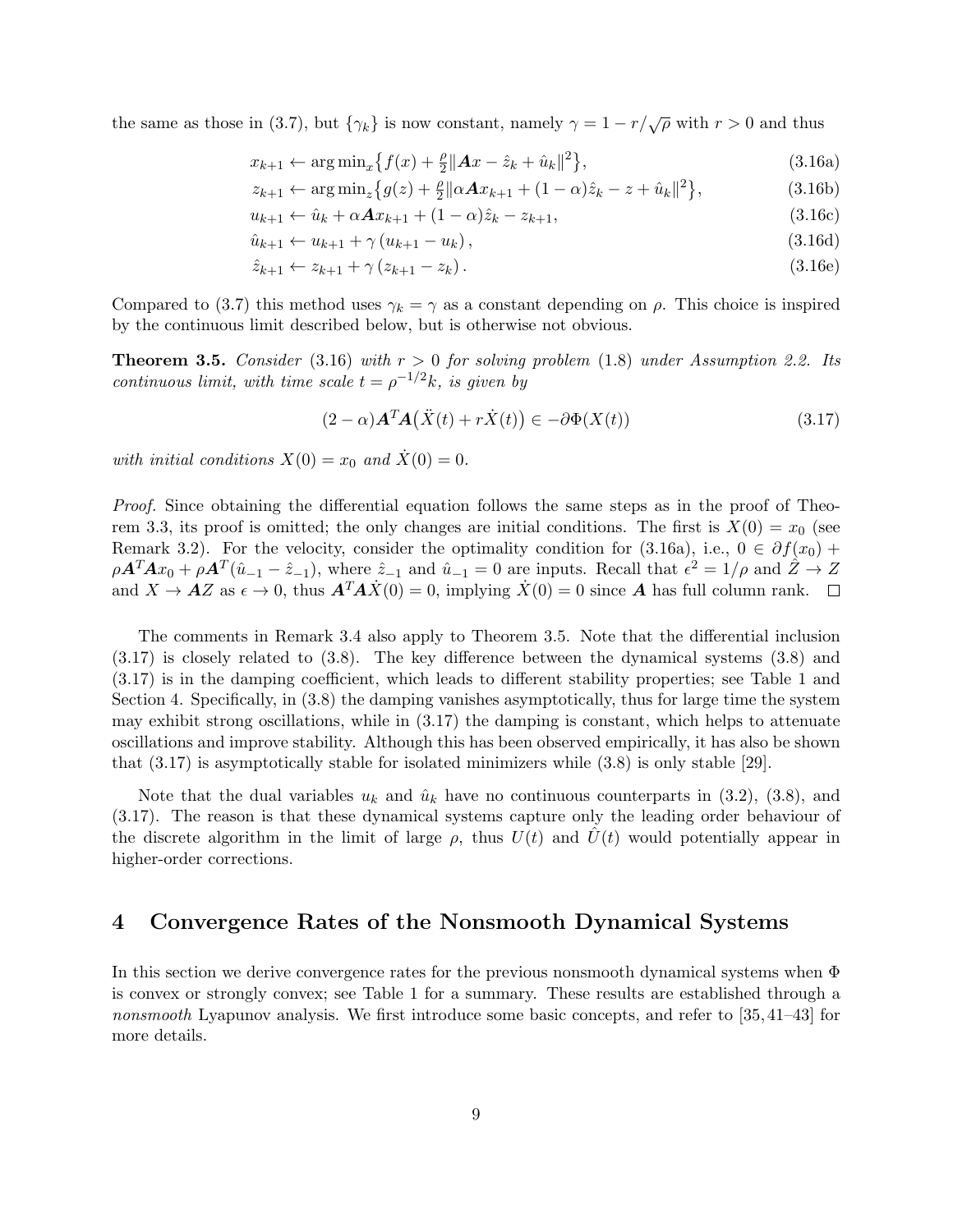The directional derivative of a convex function f at a point  $x \in \text{dom } f$  in the direction  $v \in \mathbb{R}^n$ is defined as

$$
Df(x)(v) \equiv \lim_{\epsilon \downarrow 0} \frac{f(x + \epsilon v) - f(x)}{\epsilon}.
$$
\n(4.1)

Consider the differential inclusion (2.4). Recall that with  $F = -\partial \Phi$  and under Assumption 2.2, a unique solution exists. Our analysis depends on the time derivative of  $\Phi$  along the trajectory, which is defined as

$$
\dot{\Phi}(X(t)) \equiv D\Phi(X(t))(\dot{X}(t)) = \lim_{\epsilon \downarrow 0} \frac{\Phi(X(t+\epsilon)) - \Phi(X(t))}{\epsilon} \tag{4.2}
$$

where the second equality can be proved using the convexity of  $\Phi$  and the definition of the directional derivative in (4.1). The form of the time derivative is now proved.

**Lemma 4.1.** Consider the differential inclusions  $(3.2)$ ,  $(3.8)$ , and  $(3.17)$ , with given initial conditions. The unique solution  $X \equiv X(t)$  of such a differential inclusion obeys, for all  $t \in \mathbb{R}_+$ , the following relationships:

$$
\dot{\Phi}(X) = \begin{cases}\n-(2-\alpha)\|\mathbf{A}\dot{X}\|^2 & \text{for (3.2)}, \\
-(2-\alpha)\left(\langle \ddot{X}, \mathbf{A}^T \mathbf{A} \dot{X} \rangle + \frac{r}{t} \|\mathbf{A}\dot{X}\|^2\right) & \text{for (3.8)}, \\
-(2-\alpha)\left(\langle \ddot{X}, \mathbf{A}^T \mathbf{A} \dot{X} \rangle + r \|\mathbf{A}\dot{X}\|^2\right) & \text{for (3.17)}.\n\end{cases}
$$
\n(4.3)

Proof. We start with the differential inclusion (3.2), and let

$$
\eta_{\epsilon} \equiv -(2-\alpha)\mathbf{A}^T \mathbf{A} \dot{X}(t+\epsilon) \in \partial \Phi(X(t+\epsilon)) \qquad (\epsilon > 0). \tag{4.4}
$$

It follows from  $(2.1)$  and convexity of  $\Phi$  that

$$
\Phi(X(t)) - \Phi(X(t+\epsilon)) \ge \langle \eta_{\epsilon}, X(t) - X(t+\epsilon) \rangle. \tag{4.5}
$$

Under Assumption 2.2 the differential inclusion has a unique solution and  $\dot{X}(t)$  exists for all  $t \geq 0$ . Dividing (4.5) by  $\epsilon$ , and then taking the limit  $\epsilon \downarrow 0$  and using (4.2) yields

$$
\dot{\Phi}(X) \le - (2 - \alpha) \langle \mathbf{A}^T \mathbf{A} \dot{X}, \dot{X} \rangle = - (2 - \alpha) ||\mathbf{A} \dot{X}||^2. \tag{4.6}
$$

Since  $\Phi$  is lower semicontinuous, we also know that  $\eta_0 \equiv \lim_{\epsilon \downarrow 0} \eta_{\epsilon} \in \partial \Phi(X(t))$ . Combining this with  $(2.1)$  and convexity of  $\Phi$  yields

$$
\Phi(X(t+\epsilon)) - \Phi(X(t)) \ge \langle \eta_0, X(t+\epsilon) - X(t) \rangle, \tag{4.7}
$$

and then using the same argument as above shows that

$$
\dot{\Phi}(X) \ge \langle \eta_0, \dot{X} \rangle = -(2 - \alpha) ||A\dot{X}||^2.
$$
\n(4.8)

Thus, (4.6) together with (4.8) gives the desired result.

The same arguments can be applied to the second-order inclusion (3.8) with

$$
\eta_{\epsilon} \equiv -(2-\alpha)\mathbf{A}^T \mathbf{A} (\ddot{X}(t+\epsilon) + \frac{r}{t+\epsilon} \dot{X}(t+\epsilon)) \in \partial \Phi(X(t+\epsilon)), \tag{4.9}
$$

and also to the second-order inclusion (3.17) by replacing  $\frac{r}{t+\epsilon} \mapsto r$  in (4.9) above.  $\Box$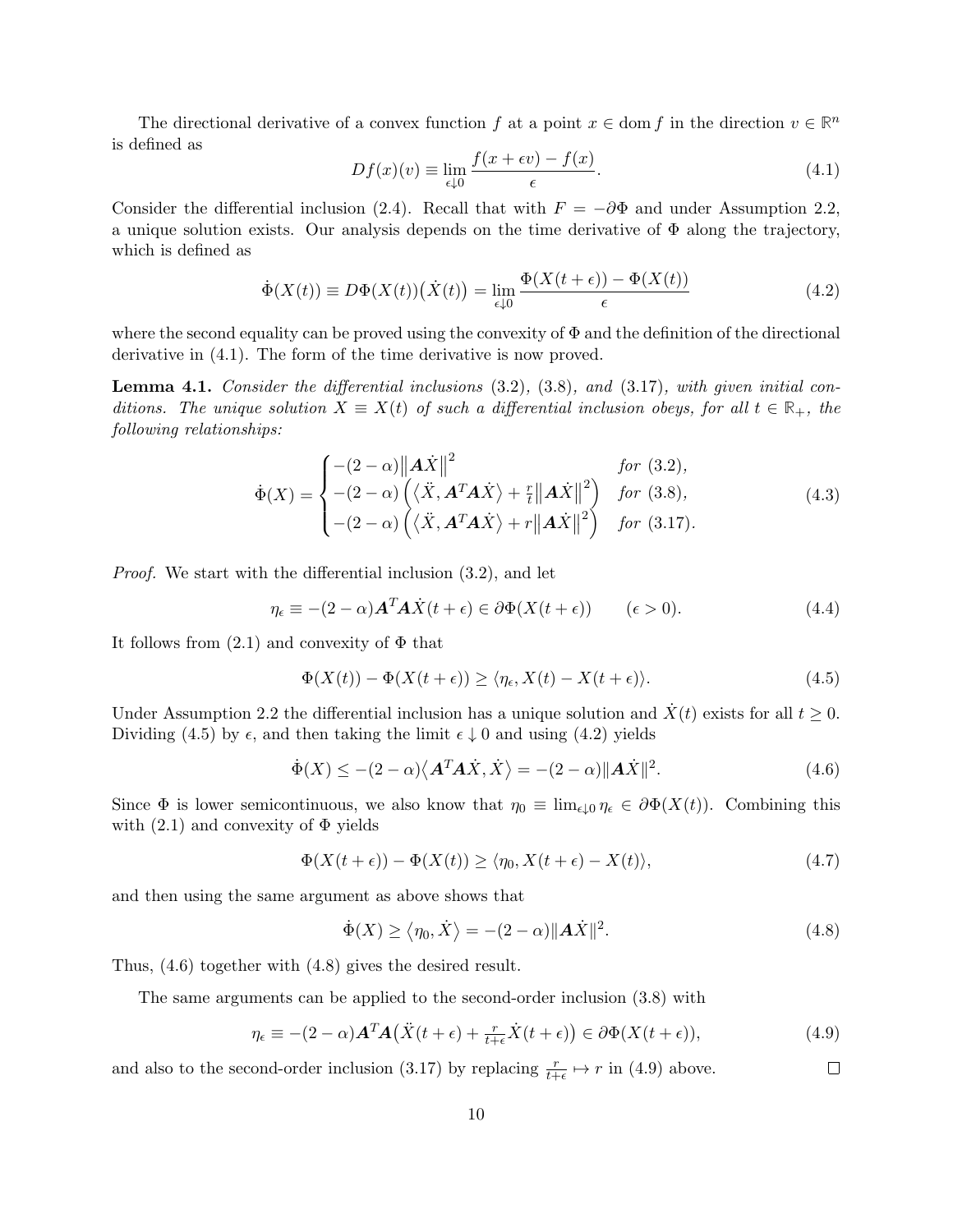#### 4.1 Convergence of Relaxed ADMM

We start with the first-order dynamical system (3.2) associated with R-ADMM.

**Theorem 4.2.** Consider (3.2) and let  $x^* \in \arg \min \Phi(x)$ ,  $\Phi^* \equiv \Phi(x^*)$ , and  $X = X(t)$  be the unique trajectory of the system from  $X(0) = x_0 \in \text{dom}(\Phi)$ . If  $\Phi$  is convex, then for all  $t \geq 0$  it holds that

$$
\Phi(X(t)) - \Phi^* \le \frac{(2-\alpha)\|A(x_0 - x^*)\|^2}{2t}.
$$
\n(4.10)

If  $\Phi$  is *µ*-strongly convex, then for all  $t > 0$ , it holds that

$$
||X(t) - x^*||^2 \le \frac{||A(x_0 - x^*)||^2 e^{-\eta t}}{\sigma_m^2(A)} \quad \text{where} \quad \eta = \frac{\mu}{(2 - \alpha)\sigma_1^2(A)}.
$$
 (4.11)

Proof. For the first part consider

$$
\mathcal{E}(X,t) \equiv \frac{t}{2-\alpha} \left( \Phi(X) - \Phi^{\star} \right) + \frac{1}{2} \left\| \mathbf{A} \left( X - x^{\star} \right) \right\|^2 \tag{4.12}
$$

where  $x^*$  is any minimizer of  $\Phi$ . Taking its time derivative,

$$
\dot{\mathcal{E}} = \frac{t}{2-\alpha} \dot{\Phi}(X) + \frac{1}{2-\alpha} \left( \Phi(X) - \Phi^{\star} \right) + \left\langle X - x^{\star}, \mathbf{A}^T \mathbf{A} \dot{X} \right\rangle.
$$
 (4.13)

Using (2.2) (with  $\mu = 0$ ),  $\alpha \in (0, 2)$ , and (3.2) one concludes that the second and third terms above are bounded above by zero. Hence, Lemma 4.1 implies that  $\mathcal{E} \le -t ||\mathbf{A}\dot{X}||^2 \le 0$ . Thus,  $\mathcal{E}|_t \le \mathcal{E}|_{t=0}$ and (4.12) yields  $\Phi(X) - \Phi^* \le (2 - \alpha) \mathcal{E}|_{t=0} t^{-1}$ . Replacing  $\mathcal{E}|_{t=0} = \frac{1}{2}$  $\frac{1}{2} ||A(x_0 - x^*)||^2$  yields (4.10).

For the second part, from (2.2), for all  $X \in \text{dom }\Phi$  and every  $\xi \in \partial \Phi(X)$ , we have

$$
\langle X - x^*, \xi \rangle \ge \frac{\mu}{2} \|X - x^*\|^2 + \Phi(X) - \Phi(x^*) \ge \frac{\mu}{2\sigma_1^2(A)} \|\mathbf{A}(X - x^*)\|^2 \tag{4.14}
$$

where now  $x^*$  is the unique minimizer of  $\Phi$ . Consider

$$
\mathcal{E}(X) \equiv \frac{1}{2} ||\mathbf{A}(X - x^*)||^2. \tag{4.15}
$$

Taking its total time derivative and using  $-(2 - \alpha)A^T A \dot{X} \in \partial \Phi(X)$  together with (4.14) yields  $\mathcal{E}_{\mathcal{I}} \leq -(\eta/2) ||\mathbf{A}(X - x^*)||^2$ , with  $\eta$  as in (4.11). From the definition (4.15) we can write this as  $\frac{d}{dt} ||\mathbf{A}(X(t)-x^*)||^2 \leq -\eta ||\mathbf{A}(X(t)-X^*)||^2$ . Grönwall's inequality thus implies  $||\mathbf{A}(X(t)-x^*)||^2 \leq$  $\|\vec{A}(x_0 - x^*)\|^2 e^{-\eta t}$ , and after using norm inequalities we finally get  $\sigma_m^2(\vec{A}) \|X(t) - x^*\|^2 \leq \|\vec{A}(x_0 - x^*)\|^2$  $x^{\star}\big)\|^{2}e^{-\eta t}.$ 

Some remarks are appropriate:

- The rate (4.10) matches the  $\mathcal{O}(1/k)$  rate of standard (non-relaxed) ADMM in the convex case  $[19, 20]$ . We believe the analogous result for *relaxed* ADMM  $(4.10)$  is new in the sense that this rate is unknown in the discrete case.
- The exponential rate in (4.11) is consistent with the known rate for relaxed ADMM when  $\Phi$ is strongly convex [27].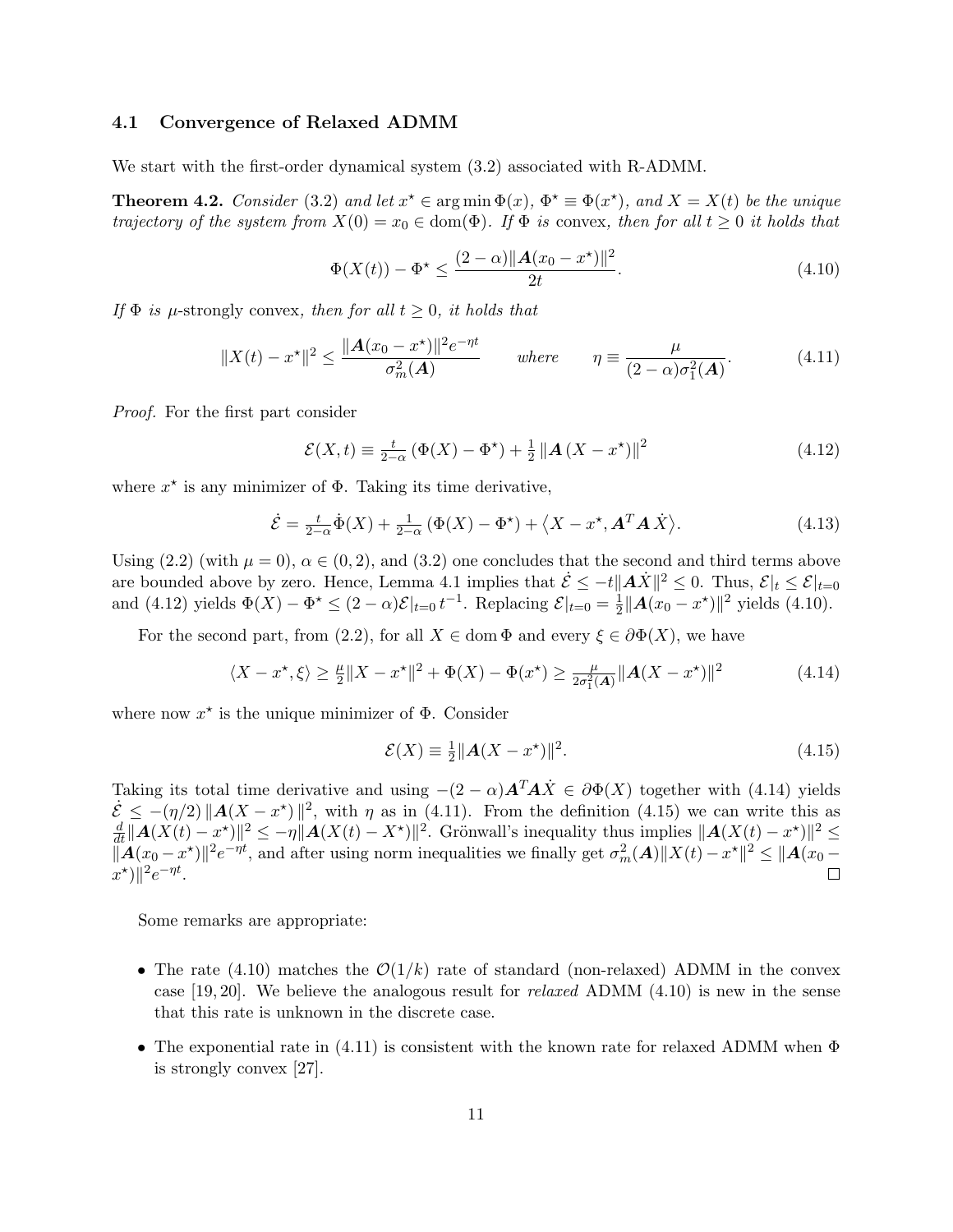- Results (4.10) and (4.11) suggest better performance with  $\alpha \in (1,2)$ . This is prominent in the strongly convex case since  $\alpha$  is under an exponential.
- It may seem desirable to choose  $\alpha \approx 2$ . However, one must avoid divergence in the Lyapunov functions used to establish Theorem 4.2 (e.g., see (4.12)). In the extreme case,  $\alpha = 2$ , there is simply no dynamics in  $(3.2)$ . These observations are consistent with the empirical guideline  $\alpha \in (1.5, 1.8)$  suggested by [22, 23]. The choice  $\alpha \geq 2$  should be avoided because (3.2) would follow the (sub)gradient ascent direction, which is consistent with the results of [27].

# 4.2 Convergence of Relaxed and Accelerated ADMM

The proof strategy for the dynamical system (3.8) is similar to Theorem 4.2, but more involved.

**Theorem 4.3.** Consider (3.8) with  $r \geq 3$ . Let  $x^* \in \arg \min \Phi(x)$ ,  $\Phi^* \equiv \Phi(x^*)$ , and  $X = X(t)$  be the unique trajectory of the system from  $X(0) = x_0 \in \text{dom }\Phi$  and  $\dot{X}(0) = 0$ . If  $\Phi$  is convex, then for all  $t \geq 0$  we have

$$
\Phi(X(t)) - \Phi^* \le \frac{(2-\alpha)(r-1)^2 ||\mathbf{A}(x_0 - x^*)||^2}{2t^2}.
$$
\n(4.16)

If  $\Phi$  is  $\mu$ -strongly convex, then for all  $t \ge t_0 \equiv \frac{2}{3}$  $\frac{2}{3}\sigma_1(A)\sqrt{r(r-3)(2-\alpha)\mu^{-1}}$  we have

$$
||X(t)) - x^*||^2 \le 4(2 - \alpha) c \mu^{-1} t^{-2r/3},
$$
\n(4.17)

where  $c \equiv \frac{t_0^{\lambda}}{2}$  $\begin{pmatrix} 2 \end{pmatrix}$  $\frac{2}{2-\alpha}(\Phi_0 - \Phi^{\star}) + \frac{\lambda^2}{t_0^2}$  $\frac{\lambda^2}{t_0^2} ||\mathbf{A}(X_0 - x^*)||^2 + ||\mathbf{A}\dot{X}_0||^2 \Big)$  with  $\lambda \equiv 2r/3$ ,  $X_0 \equiv X(t_0)$ ,  $\dot{X}_0 \equiv \dot{X}(t_0)$ , and  $\Phi_0 \equiv \Phi(X_0)$ .

Proof. For the first part, define

$$
\mathcal{E}(X,t) \equiv \frac{t^2}{(r-1)^2(2-\alpha)} \left( \Phi(X) - \Phi^{\star} \right) + \frac{1}{2} \left\| \mathbf{A} \left( X - x^{\star} + \frac{t}{r-1} \dot{X} \right) \right\|^2 \tag{4.18}
$$

where  $x^*$  is a minimizer of  $\Phi$ . The total time derivative gives

$$
\dot{\mathcal{E}} = \frac{2t}{(r-1)^2(2-\alpha)} \left( \Phi(X) - \Phi^{\star} \right) + \frac{t^2}{(r-1)^2(2-\alpha)} \dot{\Phi}(X) + \frac{1}{r-1} \langle X - x^{\star} + \frac{t}{r-1} \dot{X}, \mathbf{A}^T \mathbf{A} \left( r \dot{X} + t \ddot{X} \right) \rangle.
$$
(4.19)

Using Lemma 4.1 and (3.8) we can simplify this to

$$
\dot{\mathcal{E}} = \frac{2t}{(r-1)(2-\alpha)} \left( \frac{1}{r-1} \left( \Phi(X) - \Phi^{\star} \right) - \frac{1}{2} \langle X - x^{\star}, \xi \rangle \right) \tag{4.20}
$$

where  $\xi \equiv \eta_0$  is given by (4.9). From convexity of  $\Phi$  we have  $\Phi(X) - \Phi^* \leq \langle \xi, X - x^* \rangle$  for all X and any minimizer  $x^*$ , which combined with  $(4.20)$  yields

$$
\dot{\mathcal{E}} \le -\frac{t(r-3)}{(r-1)^2(2-\alpha)} \left( \Phi(X) - \Phi^{\star} \right) \le 0 \tag{4.21}
$$

since  $r \geq 3$ . Thus,  $\mathcal{E}|_{t} \leq \mathcal{E}|_{t=0}$  or  $\Phi(X) - \Phi^* \leq (r-1)^2(2-\alpha)\mathcal{E}|_{t=0}$   $t^{-2}$ , which gives (4.16) because  $\mathcal{E}|_{t=0} = \frac{1}{2}$  $\frac{1}{2} ||A(x_0 - x^*)||^2.$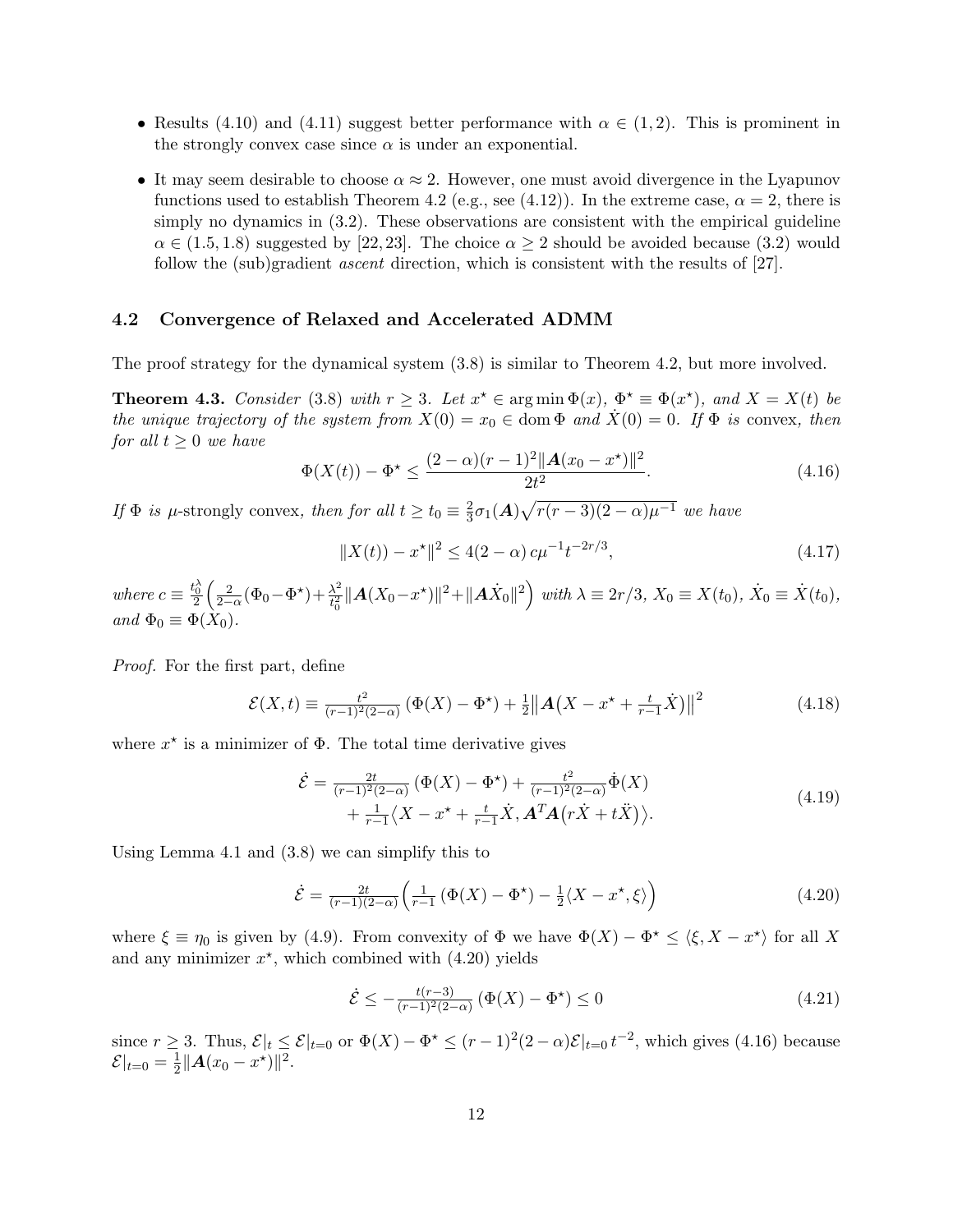The proof of the strongly convex case takes several steps. First, define

$$
\mathcal{E}(X,t) \equiv \frac{t^{\lambda}}{2-\alpha} \left( \Phi(X) - \Phi^{\star} \right) + \frac{t^{\lambda - 2}}{2} \| \mathbf{A} (\lambda (X - x^{\star}) + t\dot{X}) \|^{2}
$$
(4.22)

where  $\lambda \equiv 2r/3 \ge 2$  (since  $r \ge 3$ ) and  $x^*$  is the unique minimizer of  $\Phi$  (thus  $0 \in \partial \Phi(x^*)$ ). The total time derivative is given by

$$
\dot{\mathcal{E}} = \frac{\lambda t^{\lambda - 1}}{2 - \alpha} \left( \Phi(X) - \Phi^{\star} \right) + \frac{t^{\lambda}}{2 - \alpha} \dot{\Phi}(X) + \frac{1}{2} (\lambda - 2) t^{\lambda - 3} ||\mathbf{A} (\lambda (X - x^{\star}) + t \dot{X})||^2 + t^{\lambda - 2} \langle \lambda (X - x^{\star}) + t \dot{X}, \mathbf{A}^T \mathbf{A} ((\lambda + 1) \dot{X} + t \ddot{X}) \rangle.
$$
\n(4.23)

Using Lemma 4.1 in the second term and noting that it cancels with part of the last term, after simplifying the resulting equation one obtains

$$
\dot{\mathcal{E}} = \frac{\lambda t^{\lambda - 1}}{2 - \alpha} \left( \Phi(X) - \Phi^{\star} \right) + \frac{1}{2} \lambda^2 (\lambda - 2) t^{\lambda - 3} ||\mathbf{A}(X - x^{\star})||^2 \n+ \lambda \left( \frac{\lambda}{2} - 1 \right) t^{\lambda - 2} \langle X - x^{\star}, \mathbf{A}^T \mathbf{A} \dot{X} \rangle - \frac{\lambda t^{\lambda - 1}}{2 - \alpha} \langle X - x^{\star}, \xi \rangle
$$
\n(4.24)

for the same  $\xi \equiv \eta_0 \in \partial \Phi(X(t))$  as given earlier in this proof. From (2.2) we have

$$
\langle X - x^*, \xi \rangle \ge \Phi(X) - \Phi^* + \frac{\mu}{2\sigma_1^2(A)} ||A(X - x^*)||^2.
$$
 (4.25)

Using the two previous bounds and simplifying yields

$$
\dot{\mathcal{E}} \leq \frac{\lambda t^{\lambda-3}}{2} \left( \lambda(\lambda - 2) - \frac{\mu t^2}{(2-\alpha)\sigma_1^2(A)} \right) ||\mathbf{A}(X - x^*)||^2 + \lambda \left( \frac{\lambda}{2} - 1 \right) t^{\lambda - 2} \langle X - x^*, \mathbf{A}^T \mathbf{A} \dot{X} \rangle.
$$
\n(4.26)

Note that  $t_0$  with  $\lambda = 2r/3$  can be written as  $t_0 = \sigma_1(A)\sqrt{\lambda(\lambda - 2)(2 - \alpha)\mu^{-1}}$ , so that the first term in (4.26) is nonpositive for all  $t \ge t_0$ , hence

$$
\dot{\mathcal{E}} \le \frac{\lambda}{2} \left(\frac{\lambda}{2} - 1\right) t^{\lambda - 2} \frac{d}{dt} ||\mathbf{A}(X - x^*)||^2 \tag{4.27}
$$

for all  $t \geq t_0$ . The strategy is to integrate (4.27) to obtain an upper bound on  $\mathcal{E}|_t$ , which by the form of (4.22) provides a bound on  $\Phi(X) - \Phi^*$ . Thus, integrating (4.27) from  $t_0$  to  $t$ , and using integration by parts on the right-hand side gives

$$
\mathcal{E}|_{t} - \mathcal{E}|_{t_{0}} + \frac{\lambda}{2} \left(\frac{\lambda}{2} - 1\right) \left\{ t_{0}^{\lambda - 2} \left\| \mathbf{A}\left(X(t_{0}) - x^{\star}\right) \right\|^{2} + (\lambda - 2) \int_{t_{0}}^{t} s^{\lambda - 3} \left\| \mathbf{A}\left(X(s) - x^{\star}\right) \right\|^{2} ds \right\} \leq \frac{\lambda}{2} \left(\frac{\lambda}{2} - 1\right) t^{\lambda - 2} \left\| \mathbf{A}\left(X(t) - x^{\star}\right) \right\|^{2}.
$$
 (4.28)

By dropping the two positive terms on the left side of  $(4.28)$  (recall  $\lambda \geq 2$ ) we get

$$
\mathcal{E}|_{t} \leq \mathcal{E}|_{t_0} + \frac{\lambda}{2} \left(\frac{\lambda}{2} - 1\right) t^{\lambda - 2} \left\| \mathbf{A}(X(t) - x^*) \right\|^2. \tag{4.29}
$$

Combining (4.22) (ignore the positive quadratic) with (4.29) we get for  $t \ge t_0$  that

$$
\frac{\Phi(X) - \Phi^{\star}}{2 - \alpha} \le \frac{\mathcal{E}|_{t_0}}{t^{\lambda}} + \frac{\lambda(\lambda - 2)}{4t_0^2} \|A(X - x^{\star})\|^2.
$$
\n(4.30)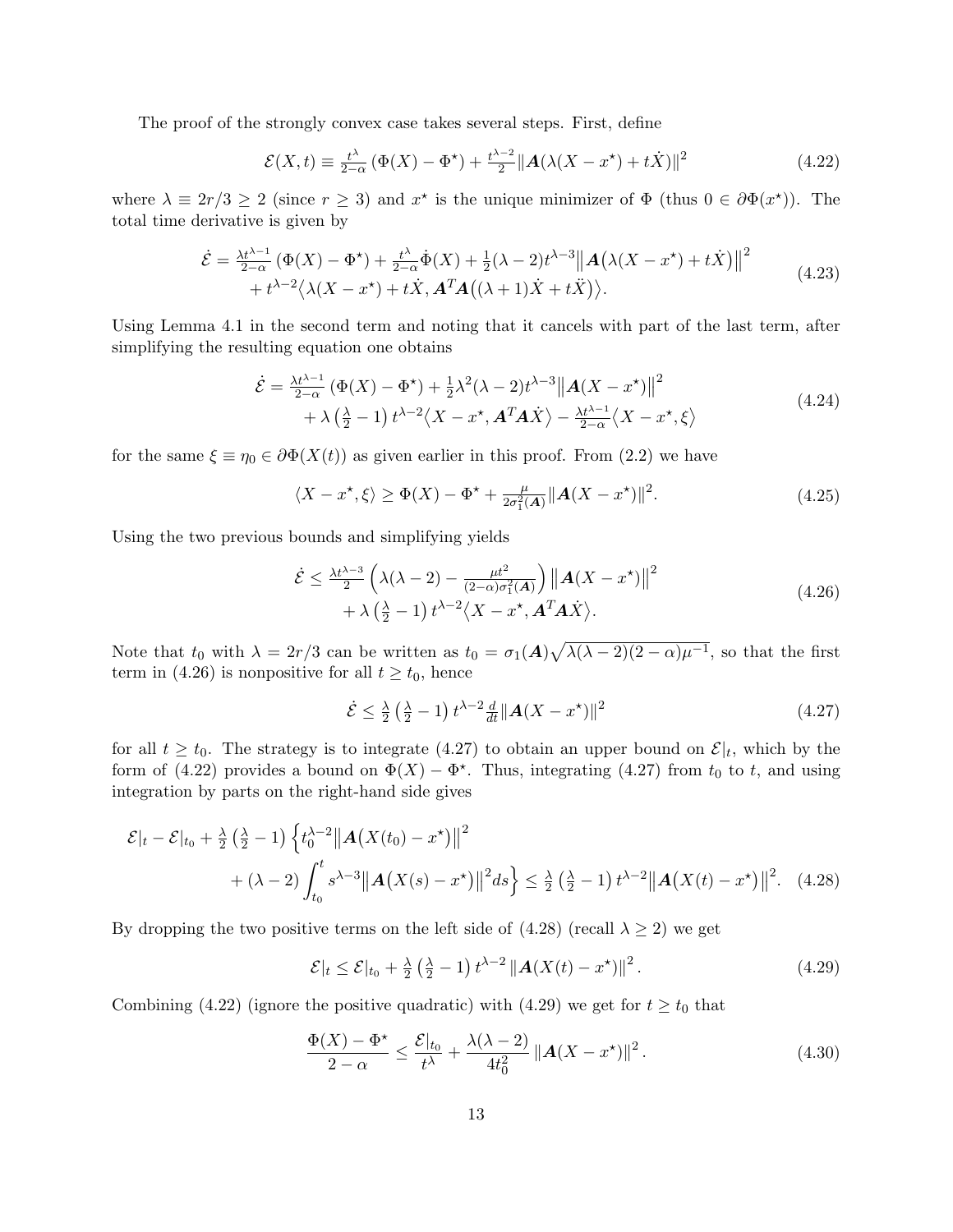Since  $\Phi$  is strongly convex and  $0 \in \partial \Phi(x^*)$ , it follows using a similar argument as that used to obtain (4.25) that

$$
\|\mathbf{A}(X - x^*)\|^2 \le \frac{2\sigma_1^2(\mathbf{A})}{\mu} \left(\Phi(X) - \Phi^*\right). \tag{4.31}
$$

Using this inequality in the last term of (4.30), recalling the definition of  $t_0$ , and using  $\lambda \equiv 2r/3$ , we obtain

$$
\Phi(X(t)) - \Phi^* \le 2(2 - \alpha)\mathcal{E}|_{t_0} t^{-\lambda} \tag{4.32}
$$

 $\Box$ 

for all  $t \geq t_0$ . Strong convexity of  $\Phi$  implies  $||X - x^*||^2 \leq (2/\mu) (\Phi(X) - \Phi^*)$ , which combined with (4.32) shows that

$$
||X(t) - x^*||^2 \le (2/\mu) (\Phi(X) - \Phi^*) \le 4(2 - \alpha)\mu^{-1} \mathcal{E}|_{t_0} t^{-2r/3}.
$$
 (4.33)

Combing this inequality with the observation from (4.22) yields

$$
\mathcal{E}|_{t_0} = \frac{t_0^{\lambda}}{2-\alpha} \left( \Phi_0 - \Phi^{\star} \right) + \frac{\lambda^2 t_0^{\lambda - 2}}{2} \| \mathbf{A}(X_0 - x^{\star}) \|^2 + \frac{t_0^{\lambda}}{2} \| \mathbf{A} \dot{X}_0 \|^2, \tag{4.34}
$$

where  $X_0 \equiv X(t_0)$ ,  $\Phi_0 \equiv \Phi(X_0)$ , and  $\dot{X}_0 \equiv \dot{X}(t_0)$  yields (4.17).

Note that  $\alpha$  in (4.16) can improve the constant in the  $\mathcal{O}(1/t^2)$  bound. Also, it is possible that the dynamical system (3.8) may not attain linear convergence in the strongly convex case according to the result (4.17).

# 4.3 Convergence of Relaxed Heavy Ball ADMM

We now turn to the dynamical system  $(3.17)$  associated with the R-HB-ADMM updates  $(3.16)$ . The reader should compare the next result with that of Theorem 4.3.

**Theorem 4.4.** Consider (3.17) with  $r > 0$ . Let  $x^* \in \arg\min_{x \in \mathcal{X}} \Phi(x)$ ,  $\Phi^* \equiv \Phi(x^*)$ , and  $X = X(t)$ be the unique trajectory of the system from  $X(0) = x_0$  and  $\dot{X}(0) = 0$ . If  $\Phi$  is convex, then for all  $t \ge t_0 \equiv 1/r$ , and with the constant c defined by (4.43),

$$
\Phi(X(t)) - \Phi^* \le \frac{(2-\alpha)c}{t}.\tag{4.35}
$$

If  $\Phi$  is  $\mu$ -strongly convex, then for all  $t \geq 0$ , and with  $r \leq \bar{r} \equiv \frac{3}{2}$  $\frac{3}{2}\sigma_1^{-1}(A)\sqrt{\mu/(2-\alpha)},$ 

$$
||X(t) - x^*||^2 \le \frac{6}{\mu} \left(\Phi(x_0) - \Phi^*\right) e^{-2rt/3}.
$$
\n(4.36)

Proof. First, consider

$$
\mathcal{E}(X,t) \equiv \frac{t}{2-\alpha} \left( \Phi(X) - \Phi^{\star} \right) + \frac{r}{2} \left\| \mathbf{A}(X - x^{\star}) \right\|^2 + \frac{t}{2} \left\| \mathbf{A}\dot{X} \right\|^2 + \left\langle X - x^{\star}, \mathbf{A}^T \mathbf{A} \dot{X} \right\rangle \tag{4.37}
$$

where  $x^*$  is some minimizer of  $\Phi$ . The total time derivative is

$$
\dot{\mathcal{E}} = \frac{1}{2-\alpha} \left( \Phi(X) - \Phi^{\star} \right) + \frac{t}{2-\alpha} \dot{\Phi}(X) + r \langle X - x^{\star}, \mathbf{A}^T \mathbf{A} \dot{X} \rangle + t \langle \dot{X}, \mathbf{A}^T \mathbf{A} \ddot{X} \rangle + \langle X - x^{\star}, \mathbf{A}^T \mathbf{A} \ddot{X} \rangle + ||\mathbf{A} \dot{X}||^2.
$$
\n(4.38)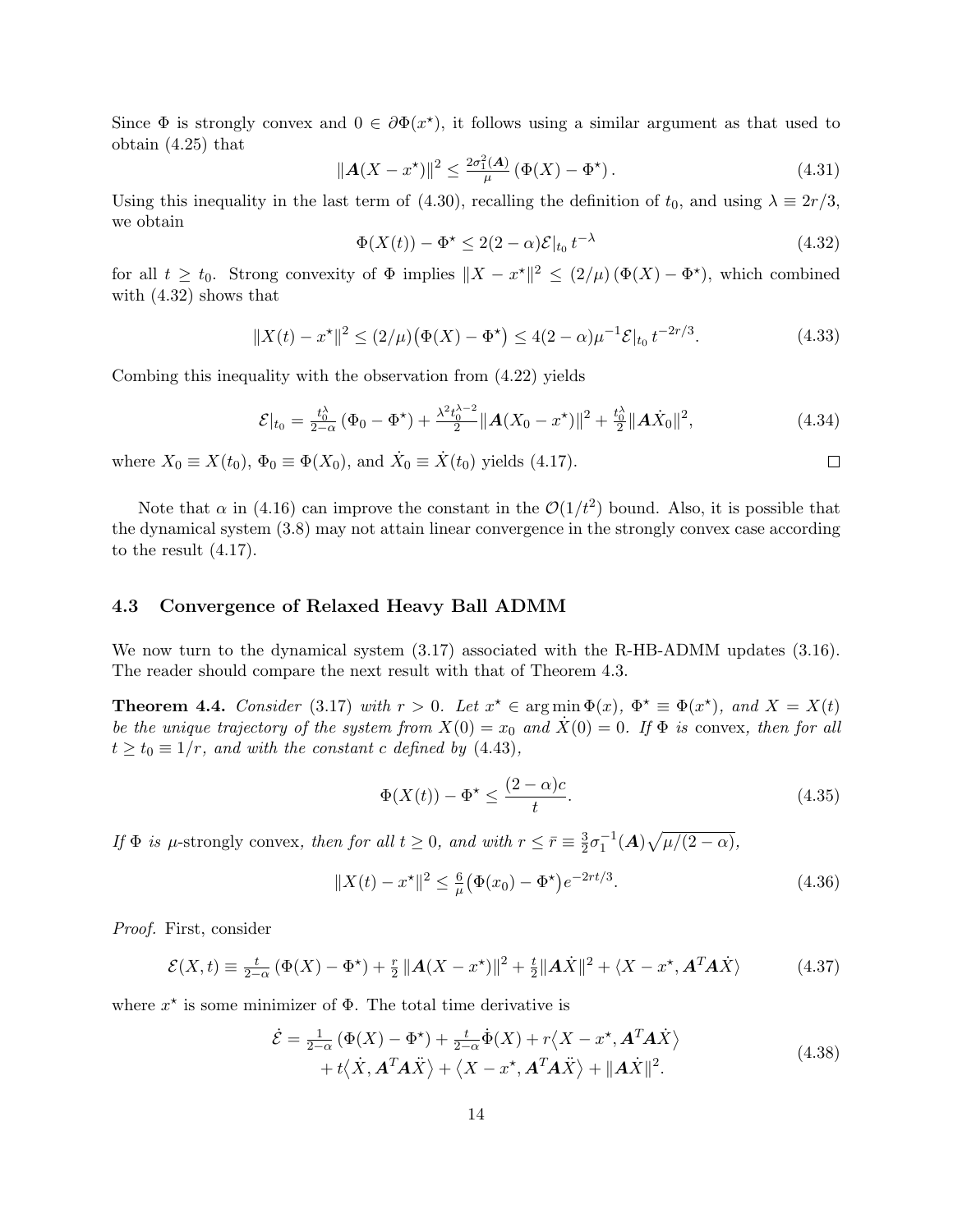Using Lemma 4.1 for the second term and (3.17) we obtain

$$
\dot{\mathcal{E}} = \frac{1}{2-\alpha} \left( \Phi(X) - \Phi^* - \langle X - x^*, \xi \rangle \right) + (1 - tr) \|\mathbf{A}\dot{X}\|^2 \tag{4.39}
$$

where  $\xi \equiv -(2-\alpha)\mathbf{A}^T\mathbf{A}(\ddot{X}(t)+r\dot{X}(t)) \in \partial \Phi(X(t))$ . From convexity of  $\Phi$  (i.e., the relation (2.2) with  $\mu = 0$ ), it follows that the first term above is negative. Since the second term is nonpositive for all  $t \ge t_0 = 1/r$ , we conclude that  $\dot{\mathcal{E}} \le 0$  for all  $t \ge t_0$ . We now proceed to show that  $\mathcal{E} \ge 0$ . To this end, we can write (4.37) in the form

$$
\mathcal{E}(X) = \frac{t}{2-\alpha} \left( \Phi(X) - \Phi^{\star} \right) + \widetilde{\mathcal{E}}(X),\tag{4.40}
$$

$$
\widetilde{\mathcal{E}}(X) \equiv \frac{r}{2} ||\mathbf{A}(X - x^*)||^2 + \langle X - x^*, \mathbf{A}^T \mathbf{A} \dot{X} \rangle + \frac{t}{2} ||\mathbf{A}\dot{X}||^2. \tag{4.41}
$$

Now, for all  $t \ge t_0 = 1/r$ , it follows that

$$
\widetilde{\mathcal{E}}(X) \ge \frac{r}{2} ||\mathbf{A}(X - x^*)||^2 + \langle X - x^*, \mathbf{A}^T \mathbf{A} \dot{X} \rangle + \frac{1}{2r} ||\mathbf{A} \dot{X}||^2
$$
\n
$$
= \frac{1}{2} ||(1/\sqrt{r}) \mathbf{A} \dot{X} + \sqrt{r} \mathbf{A}(X - x^*)||^2,\tag{4.42}
$$

thus  $\mathcal{E} \geq 0$ . Since  $\mathcal{E} \leq 0$ , we know that  $\mathcal{E}|_t \leq \mathcal{E}|_{t_0}$  for all  $t \geq t_0$ . Therefore, after dropping the nonnegative term  $\tilde{\mathcal{E}}$  in (4.40), we obtain  $\Phi(X(t)) - \Phi^* \leq (2 - \alpha)\mathcal{E}|_{t_0} t^{-1}$ . This gives (4.35) once we observe from (4.37) that

$$
c \equiv \mathcal{E}_{t_0} = \frac{1}{r(2-\alpha)} \left( \Phi(X_0) - \Phi^{\star} \right) + \frac{1}{2} \|\sqrt{r} \mathbf{A}(X_0 - x^{\star}) + \frac{1}{\sqrt{r}} \mathbf{A} \dot{X}_0 \|^2 \tag{4.43}
$$

where  $X_0 \equiv X(t_0)$  and  $\dot{X}_0 \equiv \dot{X}(t_0)$ .

Second, let  $r \in (0, \bar{r}]$  and define

$$
\mathcal{E}(X,t) \equiv e^{2rt/3} \left\{ \frac{\Phi(X) - \Phi^{\star}}{2 - \alpha} + \frac{r^2}{9} ||\mathbf{A}(X - x^{\star})||^2 + \frac{1}{2} ||\mathbf{A}\dot{X}||^2 + \frac{2r}{3} \langle \mathbf{A}(X - x^{\star}), \mathbf{A}\dot{X} \rangle \right\}
$$
(4.44)

where  $x^*$  is the unique minimizer of  $\Phi$ . Taking its total time derivative, using (3.17), and Lemma 4.1 one obtains

$$
\dot{\mathcal{E}} \le \frac{2r}{3(2-\alpha)} e^{2rt/3} \left( \Phi(X) - \Phi^* - \langle X - X^*, \xi \rangle \right) + \frac{2r^3}{27} e^{2rt/3} ||\mathbf{A}(X - X^*)||^2, \tag{4.45}
$$

for the same  $\xi \in \partial \Phi(X(t))$  defined earlier in this proof. From (2.2) we have the inequality (4.25), which applied to the first term of (4.45) results in

$$
\dot{\mathcal{E}} \le e^{2rt/3} \frac{r}{3} \left( \frac{2r^2}{9} - \frac{\mu}{(2-\alpha)\sigma_1^2(\mathbf{A})} \right) ||\mathbf{A}(X - x^*)||^2. \tag{4.46}
$$

It follows that  $\dot{\mathcal{E}} \leq 0$ . Next, notice that  $\mathcal{E}$ , as defined in (4.44), can be written as

$$
\mathcal{E} = \frac{1}{2(2-\alpha)} e^{2rt/3} (\Phi(X) - \Phi^*) + \widetilde{\mathcal{E}}, \tag{4.47}
$$

$$
\widetilde{\mathcal{E}} \equiv e^{2rt/3} \left\{ \frac{\Phi(X) - \Phi^{\star}}{2(2-\alpha)} + \frac{r^2}{9} \| \mathbf{A}(X - x^{\star}) \|^2 + \frac{1}{2} \| \mathbf{A}\dot{X} \|^2 + \frac{2r}{3} \langle \mathbf{A}(X - x^{\star}), \mathbf{A}\dot{X} \rangle \right\}.
$$
 (4.48)

Note that (4.31) holds under our current assumptions, thus by defining

$$
c_1 \equiv \frac{\mu}{4(2-\alpha)\sigma_1^2(A)} + \frac{r^2}{9}, \qquad c_2 \equiv \frac{r}{3}, \qquad a \equiv \|A(X - x^*)\|, \qquad b \equiv \|A\dot{X}\|,\tag{4.49}
$$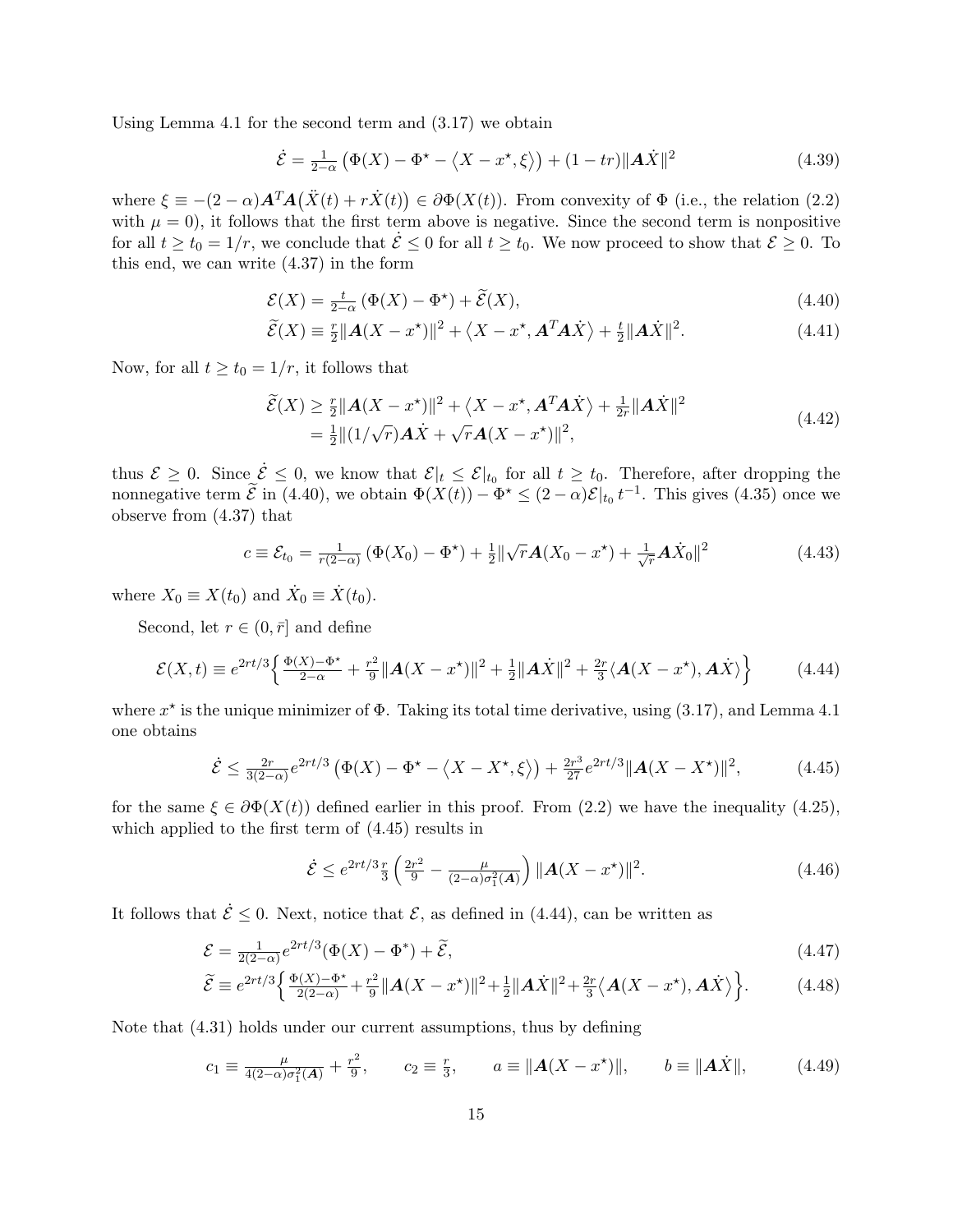we have  $\widetilde{\mathcal{E}} \geq e^{2rt/3} \left\{ c_1 a^2 + \frac{1}{2} \right\}$  $\frac{1}{2}b^2 - 2c_2ab\}, \text{ i.e.,}$ 

$$
\widetilde{\mathcal{E}} \ge e^{2rt/3} \left( \left( \sqrt{c_1} a - c_2 / \sqrt{c_1} b \right)^2 + \left( 1/2 - c_2^2 / c_1 \right) b^2 \right). \tag{4.50}
$$

We conclude that  $\mathcal{E} \ge 0$  since  $c_2^2 \le c_1/2$  due to (4.49) and the definition of  $\bar{r}$ .

Since  $\dot{\mathcal{E}} \leq 0$  for all  $t \geq 0$ , we have  $\mathcal{E}|_{t} \leq \mathcal{E}|_{t=0}$ . Using (4.47) together with  $\widetilde{\mathcal{E}} \geq 0$ ,

$$
\Phi(X(t)) - \Phi^* \le 2(2 - \alpha)\mathcal{E}|_{t=0} e^{-2rt/3}.\tag{4.51}
$$

Strong convexity of  $\Phi$  implies  $||X - x^*||^2 \le (2/\mu) (\Phi(X) - \Phi^*)$ . Using (4.51) yields

$$
||X(t) - x^*||^2 \le 4(2 - \alpha)\mu^{-1} \mathcal{E}|_{t_0} e^{-2rt/3}.
$$
\n(4.52)

Finally, (4.47), (4.48), the initial condition  $\dot{X}(0) = 0$ , (4.31), and  $r \leq \bar{r}$  yield

$$
\mathcal{E}|_{t_0} = \frac{1}{2-\alpha} \left( \Phi(x_0) - \Phi^{\star} \right) + \frac{r^2}{9} \| \mathbf{A}(x_0 - x^{\star}) \|^2
$$
\n
$$
\leq \left( \frac{1}{2-\alpha} + \frac{2r^2 \sigma_1^2(A)}{9\mu} \right) \left( \Phi(x_0) - \Phi^{\star} \right) \leq \frac{3}{2(2-\alpha)} \left( \Phi(x_0) - \Phi^{\star} \right). \tag{4.53}
$$

Combining this inequality with (4.52) gives (4.36).

We mention some noteworthy remarks regarding Theorem 4.3 and Theorem 4.4.

- Over-relaxation (i.e.,  $\alpha \in (1,2)$ ) can improve convergence in some cases more than others. For instance, in the convex case (4.16) the improvement in the constant is linear in  $\alpha$ , while in the strongly convex case (4.36)  $\alpha$  appears inside an exponential. An optimal choice of  $\alpha$ depends on the problem and the values of the other parameters.
- Although R-HB-ADMM attains an exponential convergence rate in  $(4.36)$ , the damping constant r must be below a certain threshold. In contrast, R-A-ADMM achieves only a sublinear rate in  $(4.17)$ , but r is unconstrained. In our experiments we observed that R-HB-ADMM outperforms R-A-ADMM in most cases for appropriate values of  $r$  in the strongly convex setting.
- Theorem 4.4 applies to the heavy ball method (1.4) as a special case for which an  $\mathcal{O}(1/k)$ rate was obtained in a Cesàro average sense  $[4]$ . In the strongly convex case, exponential convergence of heavy ball is known [4, 5] but not in the form (4.36).
- Comparing Theorem 4.3 and Theorem 4.4 we see an interesting tradeoff between the two types of acceleration—Nesterov versus heavy ball—in convex versus strongly convex settings. Nesterov's acceleration achieves the optimal  $\mathcal{O}(1/t^2)$  rate in the convex setting, but only the power law  $\mathcal{O}(t^{-2r/3})$  in the strongly convex setting. On the other hand, the heavy ball type of acceleration has  $\mathcal{O}(1/t)$  for the convex case but can recover exponential convergence  $\mathcal{O}(e^{-2rt/3})$  for the strongly convex case. This suggests that in settings of higher curvature of Φ, heavy ball type of acceleration might be preferable.

 $\Box$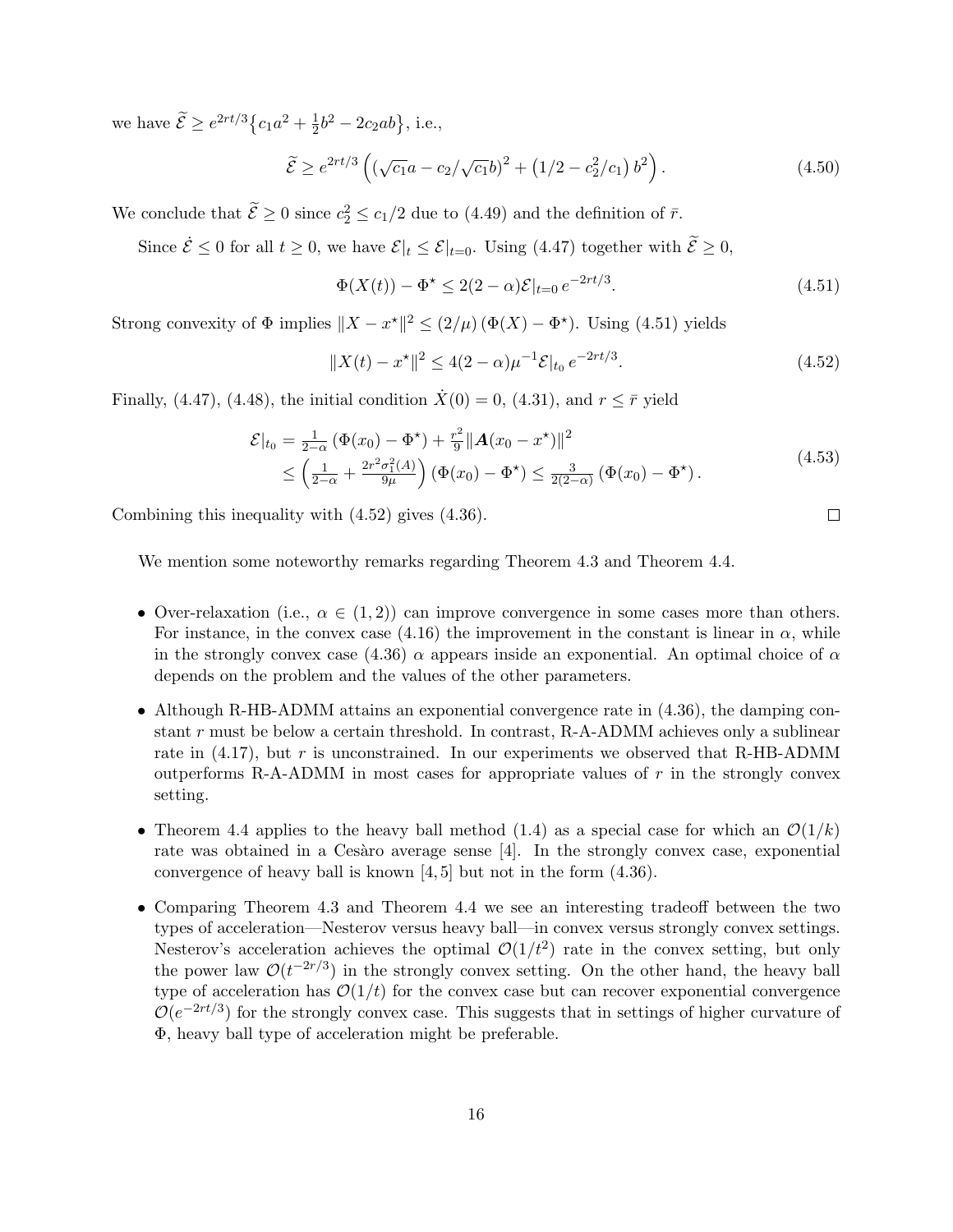# 5 Nonsmooth Hamiltonian Formalism

Hamiltonian systems are ubiquitous and have a special mathematical structure. Thus, we cannot omit the fact that both (3.8) and (3.17) are (nonsmooth) Hamiltonian systems. Actually, these systems admit two different Hamiltonian formalisms. In the standard Hamiltonian formalism, the system is described by a Hamiltonian  $H = H(X, P; t)$ , where  $(X, P) \in \mathbb{R}^{2n}$  are the canonical position and momentum variables, and the equations of motion are

$$
\dot{X} = \nabla_P H, \qquad \dot{P} = -\nabla_X H. \tag{5.1}
$$

A generalization of the Hamiltonian formalism to nonsmooth systems was proposed by Rockafellar [30–32] (see also [44]), which allows us to replace the equalities in (5.1) by inclusions and gradients by subdifferentials. Thus, consider the Hamiltonian

$$
H \equiv \frac{1}{2} e^{-\eta(t)} \langle P, \mathbf{M}^{-1} P \rangle + \lambda e^{\eta(t)} \Phi(X), \tag{5.2}
$$

where  $M \in \mathbb{R}^{n \times n}$  is a "mass matrix" and  $\lambda$  is a "coupling constant" that measures the strength of the potential Φ. The Hamiltonian (5.2) is a generalization of the one associated to the damped harmonic oscillator [45, 46]. Therefore, using (5.2) and the nonsmooth version of (5.1) we obtain

$$
\dot{X} = e^{-\eta} M^{-1} P, \qquad \dot{P} \in -e^{\eta} \lambda \partial \Phi(X). \tag{5.3}
$$

This pair is equivalent to the second-order system

$$
\lambda^{-1}M(\ddot{X} + \dot{\eta}\dot{X}) \in -\partial\Phi(X). \tag{5.4}
$$

Note that (3.8) and (3.17) are particular cases of (5.4) with  $M = A<sup>T</sup>A$ ,  $\lambda = (2 - \alpha)^{-1}$ , and  $\eta = r \log t$  for (3.8), while  $\eta = rt$  for (3.17). Physically, the entries in  $\mathbf{A}^T \mathbf{A}$  play the role of particle masses and the relaxation parameter  $\alpha$  controls the coupling constant. It is interesting to see how these parameters have an intuitive interpretation. A large entry in  $A<sup>T</sup>A$  would correspond to a heavy particle whose inertia would make it difficult to be slowed down close to a minimum (thus creating oscillations), or difficult to accelerate in a flat region. The relaxation parameter  $\alpha$ affects convergence since it can strengthen or weaken the amount of movement in the direction of subgradients.

A second Hamiltonian representation can be obtained from a conformal Hamiltonian formalism [33]. We use a time-independent Hamiltonian and introduce dissipation by directly modifying Hamilton's equations (5.1) with the addition of a linear term in the momentum. Taking into account the nonsmoothness of  $\Phi$  we thus have

$$
\dot{X} = \nabla_P H, \qquad \dot{P} \in -\partial_X H - \dot{\eta} P. \tag{5.5}
$$

Consider the Hamiltonian

$$
H \equiv \frac{1}{2} \langle P, \mathbf{M}^{-1} P \rangle + \lambda \Phi(X) \tag{5.6}
$$

It follows from (5.5) that

$$
\dot{X} = \mathbf{M}^{-1}P, \qquad \dot{P} \in -\lambda \partial \Phi(X) - \dot{\eta}P. \tag{5.7}
$$

This pair can be equivalently written as the second-order system (5.4), which means that it is also equivalent to (3.8) and (3.17). Above, we allowed the damping term in (5.7) to depend on time.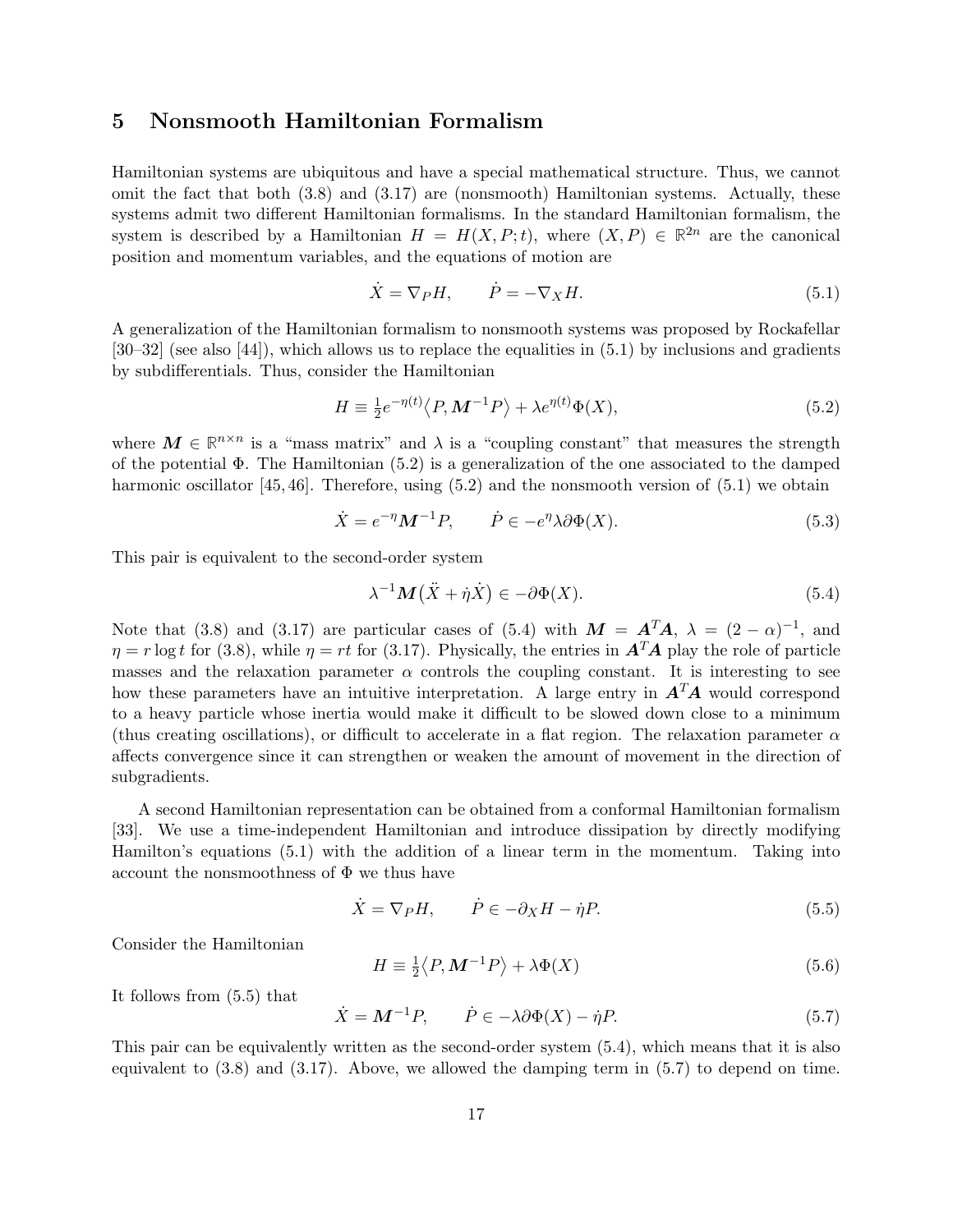The conformal case, however, requires  $\dot{\eta}$  to be constant [33]. Thus, the heavy ball case,  $\eta = rt$ , is of particular interest.<sup>2</sup> Conformal Hamiltonian systems are interesting since they have a welldefined symplectic structure and discretizations can preserve the phase portrait of the flow map; see our recent paper [48] for more details. An interesting problem that we leave for future work is to consider discretizations of the equations of motion (5.3) or (5.7). Since these equations are nonsmooth, one can impose discontinuous forces on the system.

# 6 Numerical Experiments

We consider two numerical experiments to verify the behavior of the variants of ADMM previously introduced. We also want to compare the performance of R-HB-ADMM, which in the continuous limit has a constant damping, versus R-A-ADMM whose continuous limit has an asymptotically vanishing damping. Note that A-ADMM (with  $\alpha = 1$ ) was already proposed in [28]. However, R-HB-ADMM is a completely new method in the literature.

# 6.1 Trend filtering with  $\ell_1$ -regularization

One can estimate piecewise linear trends in time series data by solving [49]

$$
\min_{x,z} \frac{1}{2} \|y - x\|^2 + \lambda \|z\|_1 \quad \text{subject to} \quad z = \mathbf{D}x \tag{6.1}
$$

where  $y \in \mathbb{R}^n$  is a given signal,  $\mathbf{D} \in \mathbb{R}^{(n-2)\times n}$  is a Toeplitz matrix with first row  $(1, -2, 1, 0, \ldots, 0)$ , and  $\lambda > 0$  is the regularization parameter. (For this type of problem  $\lambda$  has to be quite large [49]). The problem is well-suited to the previous ADMM variants, where the proximal operators of  $f(x)$ and  $q(z)$  are well-known [18].

Let us consider the same example as in [49], namely

$$
y_i = x_i + \xi_i, \quad x_{i+1} = x_i + v_i, \quad x_0 = 0,
$$
\n
$$
(6.2)
$$

for  $i = 1, \ldots, n$ , where  $x_i$  is the true underlying trend that is superimposed with noise  $\xi_i \sim \mathcal{N}(0, \sigma^2)$ , and the slopes are generated by a Markov process where  $v_{i+1} = v_i$  with probability p, and  $v_i \sim$  $U(-b, b)$  with probability  $(1 - p)$  for some b. The goal is to recover x given the observed signal y. We consider one sample of this model with  $n = 1000$ ,  $p = 0.99$ ,  $\sigma = 20$ , and  $b = 0.5$ . The trends recovered by variants of ADMM are shown in Fig. 1a, and their respective convergence rates are shown in Fig. 1b. Note that both accelerated variants R-A-ADMM and R-HB-ADMM are faster than R-ADMM. Since (6.1) is a convex problem, based only on Theorem 4.3 and Theorem 4.4, one would expect R-A-ADMM to be faster than R-HB-ADMM. However, in practice, they perform similarly. From Fig. 1b we also see that the effect of  $\alpha$  on the convergence rate is consistent with the theoretical predictions.

<sup>2</sup> Recently, conformal Hamiltonian formulations were studied in smooth optimization [47, 48].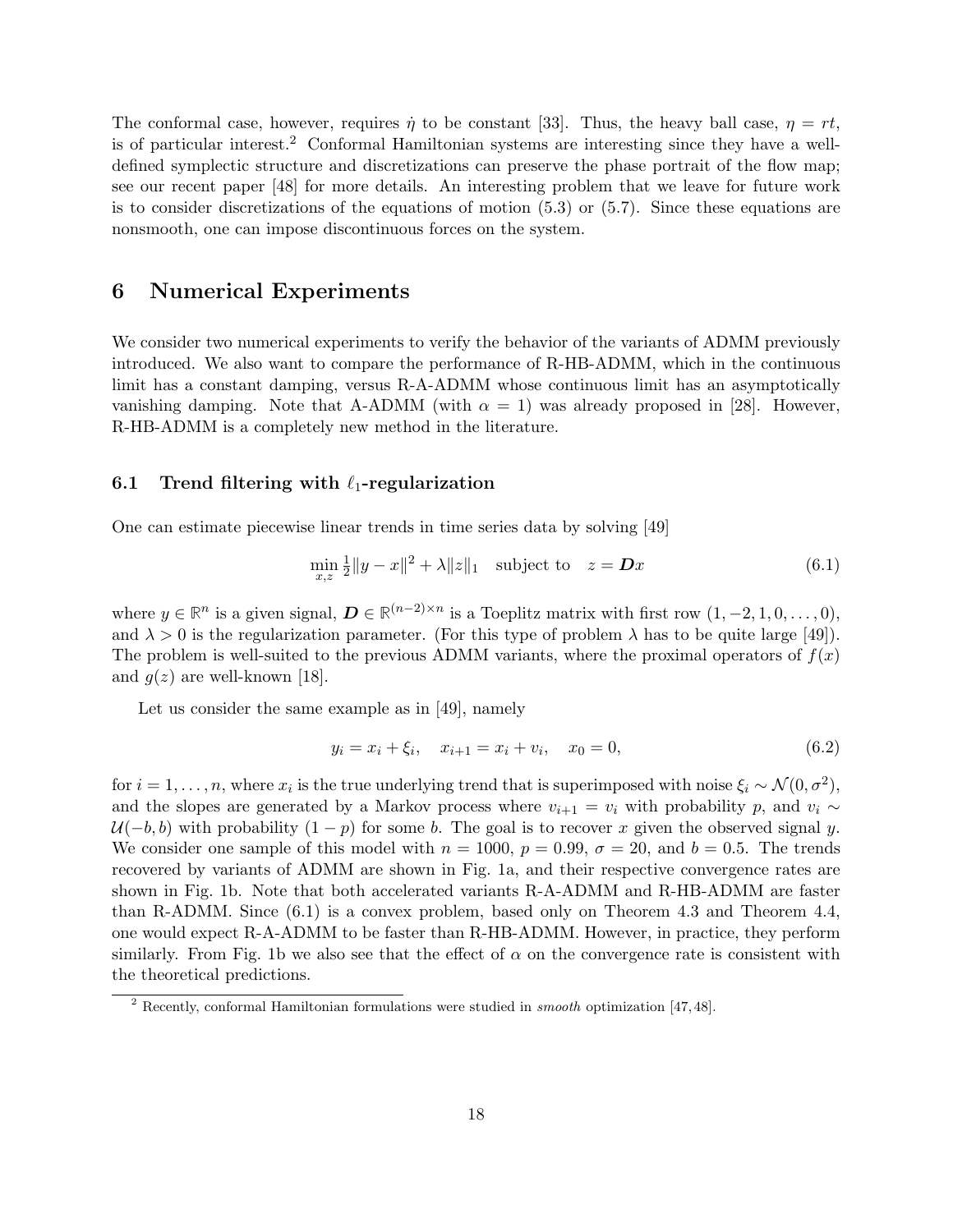

Figure 1: (a) Piecewise linear trends in a time series (6.2) by solving (6.1) with variants of ADMM. We choose  $\lambda = 2500$ ,  $\rho = 5 \times 10^2$  and  $\alpha = 1.35$ . For R-A-ADMM we use the standard  $r = 3$ , and for HB-ADMM  $r = 1.5$ . We run each method for 200 iterations. Note how the accelerated variants provide more accurate recovery. (b) We show the relative error  $\|\hat{x}_k - x\|/\|x\|$  where  $\hat{x}_k$  is the estimate of the true trend x at iteration k. R-ADMM achieved 0.039, and both R-A-ADMM and R-HB-ADMM achieved 0.034. As a comparison, CVXPY with its default setup (using an interior point method) achieved 0.038 in 250 iterations. The solid lines corresponds to  $\alpha = 1$  and the shaded areas correspond to a choice of  $\alpha \in [0.65, 1.35]$  ( $\alpha > 1$  is faster).

#### 6.2 Robust principal component analysis

Suppose we are given a matrix  $M = X^* + Z^* \in \mathbb{R}^{n \times m}$  where  $X^*$  has low rank and  $Z^*$  is sparse. Under certain rank and sparsity conditions, it is possible to exactly recover both components  $X^*$ and  $Z^*$  from observation of M alone. This is achieved by solving the convex problem [50]

$$
\min \|X\|_{*} + \lambda \|Z\|_{1} \quad \text{s.t.} \quad X + Z = M,
$$
\n(6.3)

where  $\lambda = 1/\max\{n, m\}$ , and  $\|\mathbf{X}\|_* = \sum_i \sigma_i(\mathbf{X})$  is the nuclear norm. This problem is known as Robust Principal Component Analysis (robust PCA) and can be seen as an idealized version of PCA for highly corrupted data. PCA is arguably one of the most used techniques for dimensionality reduction. Robust PCA also finds important applications in statistics, signal processing, and machine learning.

It has been noted [50] that standard ADMM ( $\alpha = 1$ ) with  $\rho = 1$  is very effective in solving (6.3), being faster and more accurate than several methods that include nonsmooth extensions of Nesterov's method (1.5). We wish to verify whether the accelerated variants of ADMM are able to improve over standard ADMM. The proximal operators for  $||X||_*$  and  $||Z||_1$  have well-known closed form expressions [50]. The results in a setting where exact recovery is possible are shown in Fig. 2a. A more challenging case that is close to the phase transition boundary where exact recovery fails is shown in Fig. 2b. Interestingly, our R-HB-ADMM improves over R-ADMM, whereas R-A-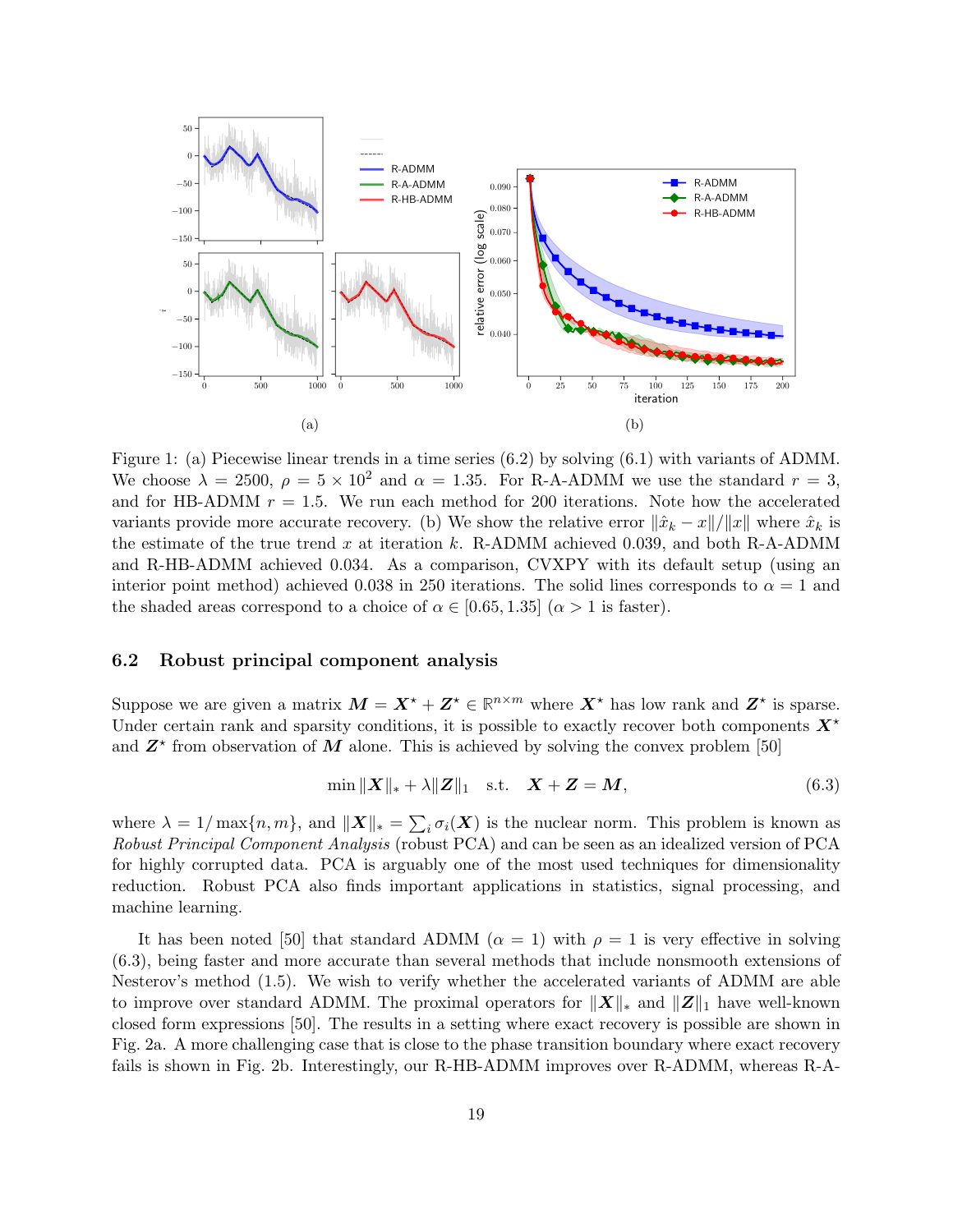

Figure 2: (a) Robust PCA (6.3) where  $M \in \mathbb{R}^{n \times n}$  is generated with  $X^* = M_1 M_2^T$ , where  $M_{1,2} \sim$  $\mathcal{N}(0,1/n)$  are  $n \times q$  matrices and  $\mathbf{Z}^* \in \{-1,0,1\}^{n \times n}$  has Bernoulli  $\pm 1$  entries and support of size s chosen uniformly at random. We report the relative error  $||X_k + Z_k - M||/||M||$  versus k. We choose  $q = 0.05 \times n$  and  $s = 0.1 \times n^2$  for  $n = 1000$  [50]. We fix  $\rho = 1$ . For R-A-ADMM,  $r = 3$ which is standard, and for R-HB-ADMM,  $r = 0.75$ . Solid lines correspond to  $\alpha = 1$  and the shaded areas  $\alpha \in [0.7, 1.3]$ . For R-A-ADMM, different choices of  $\alpha$  did not improve convergence. (b) Same setting and parameters but with  $q = 0.2 \times n$  and  $s = 0.1 \times n^2$  for  $n = 1000$ . This is close to the phase transition where exact recovery is impossible [50].

ADMM does not. The improvement of R-ADMM and R-HB-ADMM with  $\alpha > 1$  agree with the previous theoretical predictions for the continuous systems. In these examples, choosing  $\alpha > 1$  for R-A-ADMM did not improve over  $\alpha = 1$ .

Although (6.3) is a convex optimization problem, the plots in Figs. 2a and 2b show that R-ADMM exhibits linear convergence for sufficiently large k. Based on Theorem 4.2 this suggests that there is a region in which the objective function behaves as a strongly convex function. Hence, R-HB-ADMM also attains linear convergence as predicted in Theorem 4.4. On the other hand, Theorem 4.3 tells us that R-A-ADMM is unlikely to attain linear convergence, as also reflected in Fig. 2a. Therefore, these empirical results are consistent with our theoretical predictions.

# 7 Conclusions

We introduced two new families of *relaxed* and *accelerated* ADMM algorithms. The first follows Nesterov's type of acceleration and is given by the updates in (3.7). The second is inspired by Polyak's heavy ball method and is given by the updates in (3.16). We then derived differential inclusions (nonsmooth dynamical systems) that model the leading order behavior of these algorithms in the continuous-time limit. This extends prior work by accounting for nonsmooth problems and allowing for linear constraints (see Theorems 3.1, 3.3 and 3.5). Moreover, we obtained rates of convergence for the continuous dynamical systems in convex and strongly convex settings through a nonsmooth Lyapunov analysis; see Theorems 4.2, 4.3 and 4.4. The complexity results obtained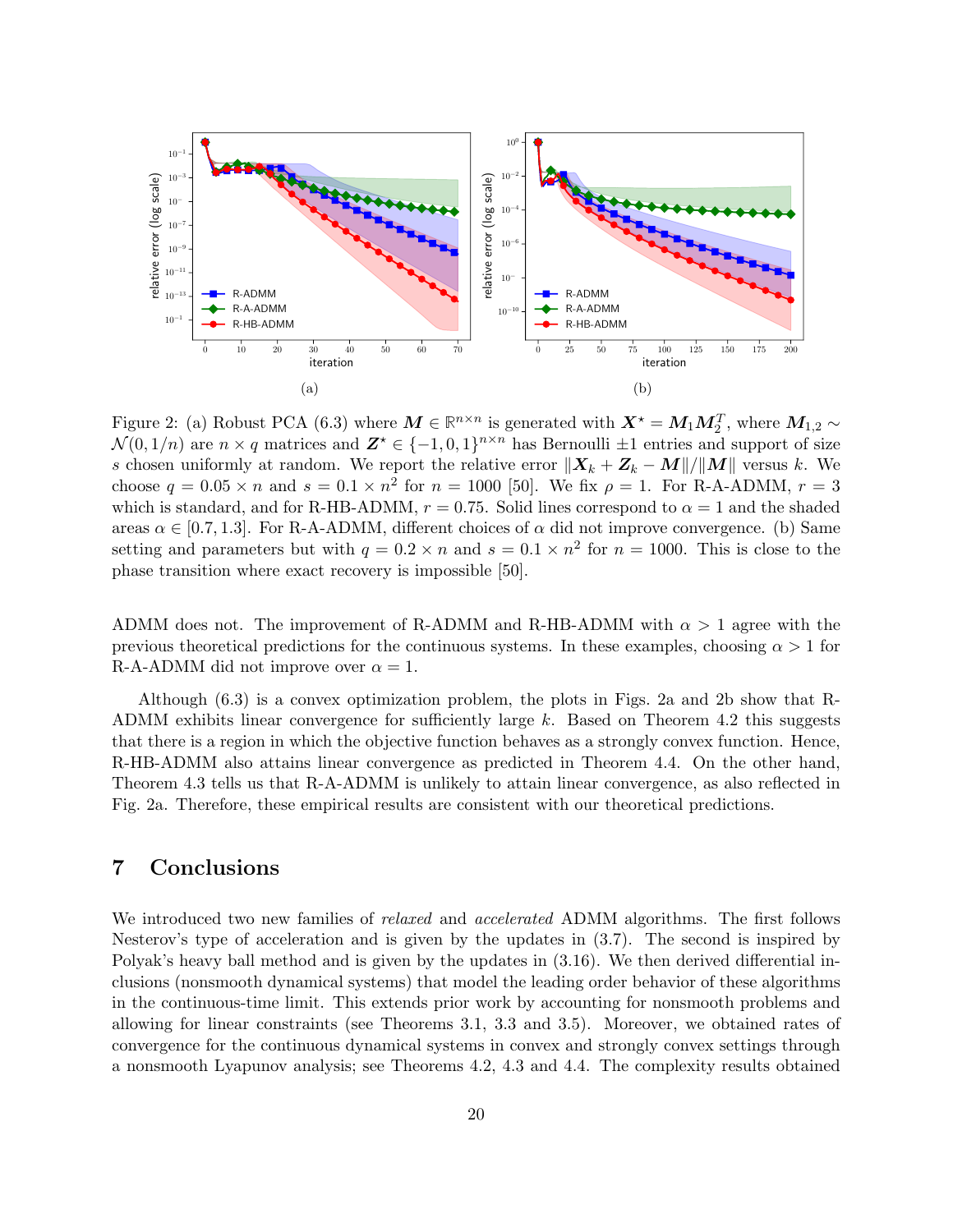in this paper are summarized in Table 1, most of which are new to the best of our knowledge. The convergence analysis for the nonsmooth dynamical systems considered in this paper can serve as a useful guide in studying algorithms arising as discretizations.

These results strengthen the connections between optimization and continuous dynamical systems. The proof techniques in continuous-time may shed light in obtaining analogous rates in discrete-time. The tradeoff between Nesterov and heavy ball acceleration also deserves additional investigation. In many numerical experiments the latter seems to have benefits. Once provided with appropriate continuous systems, a natural direction is to consider other discretizations, and symplectic integrators offer a promising potential alternative.

# Acknowledgements

This work is supported by grants ARO MURI W911NF-17-1-0304 and NSF 1704458.

# References

- [1] Y. Nesterov, "A Method of Solving a Convex Programming Problem with Convergence Rate  $O(1/k^2)$ ," Soviet Mathematics Doklady 27 no. 2, (1983) 372-376.
- [2] Y. Nesterov, Introductory Lectures on Convex Optimization: A Basic Course. Springer, 2004.
- [3] B. T. Polyak, "Some Methods of Speeding Up the Convergence of Iteration Methods," USSR Computational Mathematics and Mathematical Physics 4 no. 5, (1964) 1–17.
- [4] E. Ghadimi, H. R. Feyzmahdavian, and M. Johansson, "Global Convergence of the Heavy-Ball Method for Convex Optimization," in 2015 European Control Conference (ECC), pp. 310–315. 2015.
- [5] B. Polyak and P. Shcherbakov, "Lyapunov Functions: An Optimization Theory Perspective,"  $IFAC-PapersOnLine$  50 no. 1, (2017) 7456–7461. 20th IFAC World Congress.
- [6] W. Su, S. Boyd, and E. J. Candès, "A Differential Equation for Modeling Nesterov's Accelerated Gradient Method: Theory and Insights," Journal of Machine Learning Research 17 no. 153, (2016) 1–43.
- [7] A. Wibisono, A. C. Wilson, and M. I. Jordan, "A Variational Perspective on Accelerated Methods in Optimization," Proceedings of the National Academy of Sciences 113 no. 47, (2016) E7351–E7358.
- [8] W. Krichene, A. Bayen, and P. L. Bartlett, "Accelerated mirror descent in continuous and discrete time," Advances in Neural Information Processing Systems 28 (2015) 2845–2853.
- [9] A. C. Wilson, B. Recht, and M. I. Jordan, "A Lyapunov Analysis of Momentum Methods in Optimization." arXiv:1611.02635v3 [math.OC], 2016.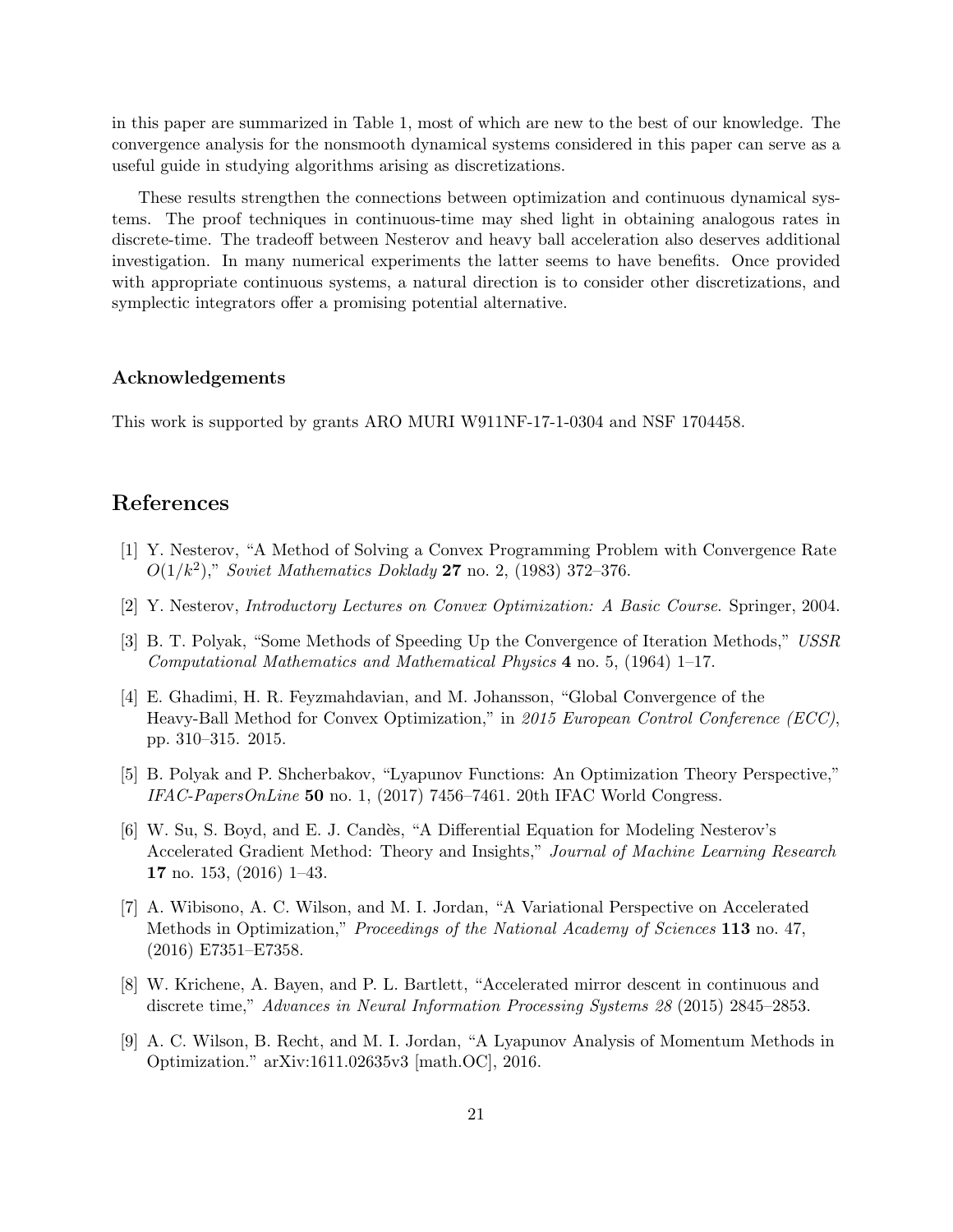- [10] H. Attouch, Z. Chbani, J. Peypouquet, and P. Redont, "Fast Convergence of Inertial Dynamics and Algorithms with Asymptotic Vanishing Viscosity," Mathematical Programming (March, 2016) 1–53.
- [11] H. Attouch and J. Peypouquet, "The Rate of Convergence of Nesterov's Accelerated Forward-Backward Method is Actually Faster Than  $1/k^2$ ," SIAM J. Optim. 26 no. 3, (2016) 1824–1834.
- [12] A. Cauchy, "Méthode générale pour la résolution des systèmes d'équations simultanées," C. R. Acad. Sci. Paris 25 (1847) 536–538.
- [13] H. Attouch and A. Cabot, "Convergence of damped inertial dynamics governed by regularized maximally monotone operators," J. Differential Equations  $264$  no. 12, (2018).
- [14] R. May, "Asymptotic for a Second-Order Evolution Equation with Convex Potential and Vanishing Damping Term," Turkish Journal of Mathematics 41 (2016) 681–785.
- [15] H. Attouch and A. Cabot, "Convergence Rates of Inertial Forward-Backward Algorithms," SIAM J. Optim. 28 no. 1, (2018) 849–874.
- [16] D. Gabay and B. Mercier, "A Dual Algorithm for the Solution of Nonlinear Variational Problems via Finite Element Approximations," Computers and Mathematics with Applications 2 no. 1, (1976) 17–40.
- [17] R. Glowinski and A. Marroco, "Sur l'approximation, par él'ements finis d'ordre un, et la résolution, par pénalisation-dualité d'une classe de probèmes de Dirichlet non linéaires," ESAIM: Mathematical Modelling and Numerical Analysis - Modélisation Mathématique et Analyse Numérique 9 no. R2,  $(1975)$  41–76.
- [18] S. Boyd, N. Parikh, E. Chu, B. Peleato, and J. Eckstein, "Distributed Optimization and Statistical Learning via the Alternating Direction Method of Multipliers," Foundations and Trends in Machine Learning  $3$  no. 1, (2011) 1–122.
- [19] B. He and X. Yuan, "On the  $O(1/n)$  Convergence Rate of the DouglasRachford Alternating Direction Method," SIAM Journal on Numerical Analysis 50 no. 2, (2012) 700–709.
- [20] J. Eckstein and W. Yao, "Understanding the Convergence of the Alternating Direction Method of Multipliers: Theoretical and Computational Perspectives." 2015.
- [21] W. Deng and W. Yin, "On the Global and Linear Convergence of the Generalized Alternating Direction Method of Multipliers," Journal of Scientific Computing 66 no. 3, (2016) 889–916.
- [22] J. Eckstein, "Parallel Alternating Direction Multiplier Decomposition of Convex Programs," Journal of Optimization Theory and Applications 80 no. 1, (1994) 39–62.
- [23] J. Eckstein and M. C. Ferris, "Operator-Splitting Methods for Monotone Affine Variational Inequalities, with a Paralell Application to Optimal Control," INFORMS Journal on Computing 10 (1998) 218–235.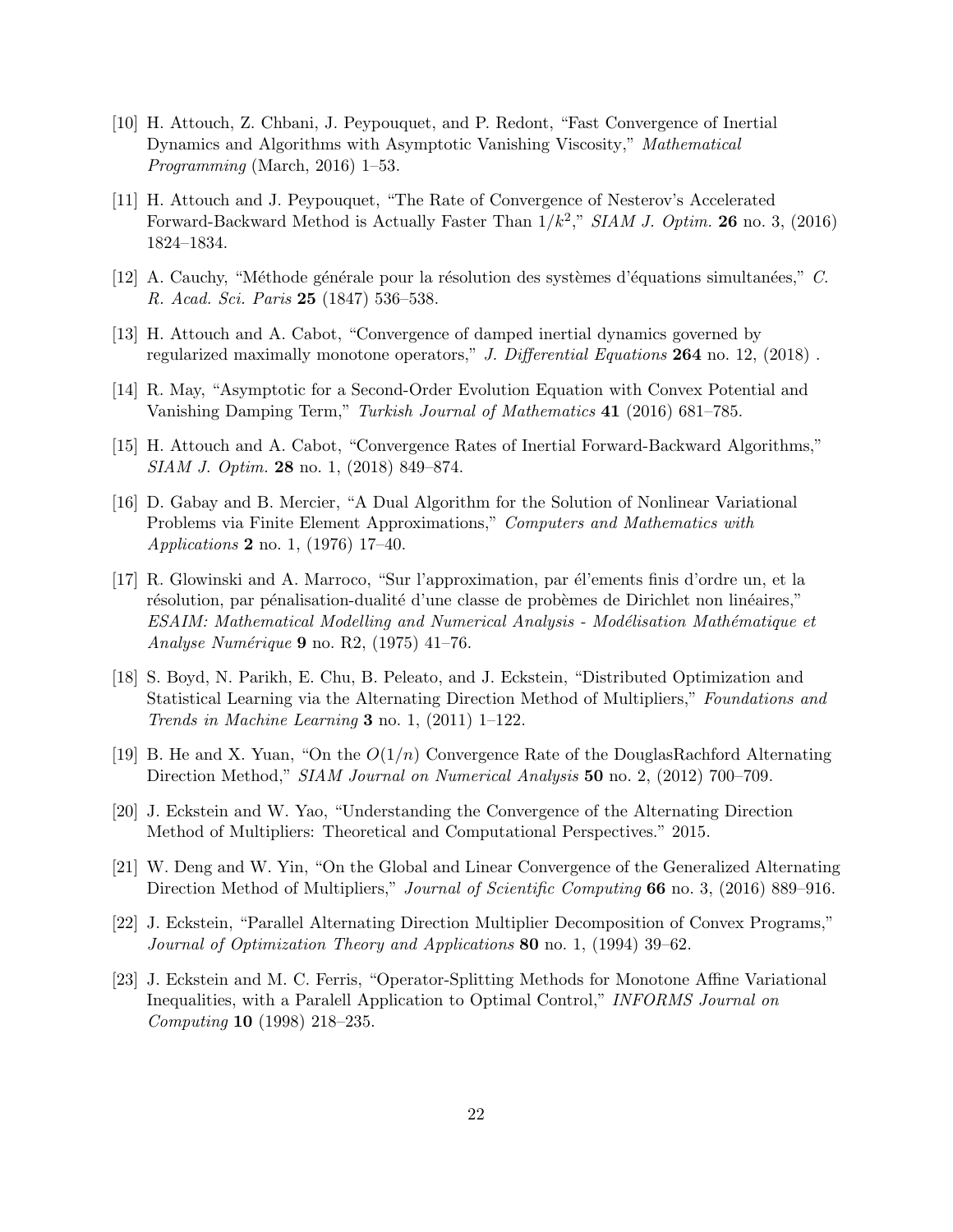- [24] D. Davis and W. Yin, "Faster Convergence Rates of Relaxed Peaceman-Rachford and ADMM Under Regularity Assumptions," Mathematics of Operations Research 42 no. 3, (2017) 783–805.
- [25] R. Nishihara, L. Lessard, B. Recht, A. Packard, and M. I. Jordan, "A General Analysis of the Convergence of ADMM," in Proceedings of the 32Nd International Conference on International Conference on Machine Learning - Volume 37, ICML'15, pp. 343–352. 2015.
- [26] P. Giselsson and S. Boyd, "Diagonal scaling in Douglas-Rachford splitting and ADMM," in 53rd IEEE Conference on Decision and Control, pp. 5033–5039. 2014.
- [27] G. França and J. Bento, "An Explicit Rate Bound for Over-Relaxed ADMM," in IEEE International Symposium on Information Theory, ISIT 2016, Barcelona, Spain, July 10-15, pp. 2104–2108. 2016.
- [28] T. Goldstein, B. O'Donoghue, S. Setzer, and R. Baraniuk, "Fast Alternating Direction Optimization Methods," SIAM Journal on Imaging Sciences 7 no. 3, (2014) 1588–1623.
- [29] G. França, D. P. Robinson, and R. Vidal, "ADMM and Accelerated ADMM as Continuous Dynamical Systems," International Conference on Machine Learning (2018) . arXiv:1805.06579 [math.OC].
- [30] R. T. Rockafellar, "Generalized Hamiltonian Equations for Convex Problems of Lagrange," Pacific J. Math. **33** (1970) 411–428.
- [31] P. Lowen and R. T. Rockafellar, "The Adjoint Arc in Nonsmooth Optimization," Trans. Amer. Math. Soc. **325** (1991) 39-72.
- [32] P. Lowen and R. T. Rockafellar, "Optimal Control of Unbounded Differential Inclusions," SIAM J. Control Opt. 32 (1994) 442–470.
- [33] R. McLachlan and M. Perlmutter, "Conformal Hamiltonian Systems," J. Geometry and Physics 39 (2001) 276–300.
- [34] R. T. Rockafellar, Convex Analysis. Princeton University Press, 1996.
- [35] J.-P. Aubin and A. Cellina, Differential Inclusions. Springer-Verlag, 1984.
- [36] J. M. Borwein and A. S. Lewis, Convex Analysis and Nonlinear Optimization. Springer, 2000.
- [37] J. C. Butcher, Numerical Methods for Ordinary Differential Equations. John Wiley & Sons, 2008.
- [38] A. Dontchev and F. Lempio, "Difference Methods for Differential Inclusions: A Survey," SIAM Review 34 (1992) 263–294.
- [39] G. Grammel, "Towards Fully Discretized Differential Inclusions," Set-Valued Analysis 11  $(2003)$  1–8.
- [40] T. Taniguchi, "Global Existence of Solutions of Differential Inclusions," Journal of Mathematical Analysis and Applications 166 (1992) 41–51.